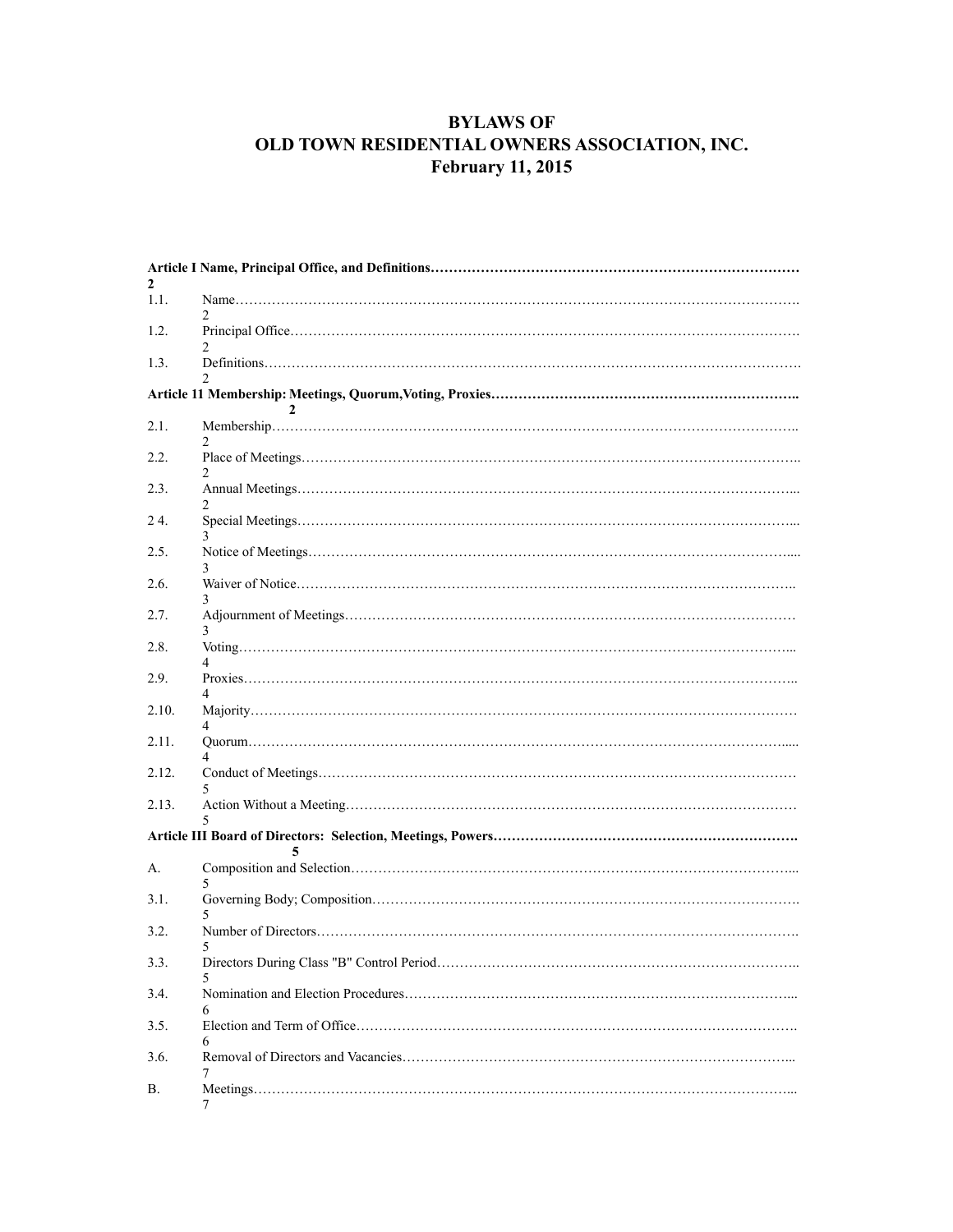| 3.7.  |          |  |
|-------|----------|--|
| 3.8.  |          |  |
| 3.9.  |          |  |
| 3.10. |          |  |
| 3.11. | 8        |  |
| 3.12. |          |  |
| 3.13. |          |  |
| 3.14. | 9        |  |
| 3.15. | 9        |  |
| 3.16. |          |  |
| 3.17. | 9        |  |
| 3.18. | 11       |  |
| 3.19. | 11       |  |
| 3.20. | 12       |  |
| 3.21. | 12       |  |
| 3.22. | 13       |  |
| 3.23. | 13       |  |
|       |          |  |
| 4.1.  | 14<br>14 |  |
| 4.2.  | 14       |  |
| 4.3.  | 14       |  |
| 4.4.  | 14       |  |
| 4.5.  | 14       |  |
| 4.6.  | 15       |  |
| 4.7.  | 15       |  |
| 15    |          |  |
| 5.1.  |          |  |
|       | 15       |  |
| 6.1.  | 15       |  |
| 6.2.  | 15       |  |
| 6.3.  | 15       |  |
|       | 15       |  |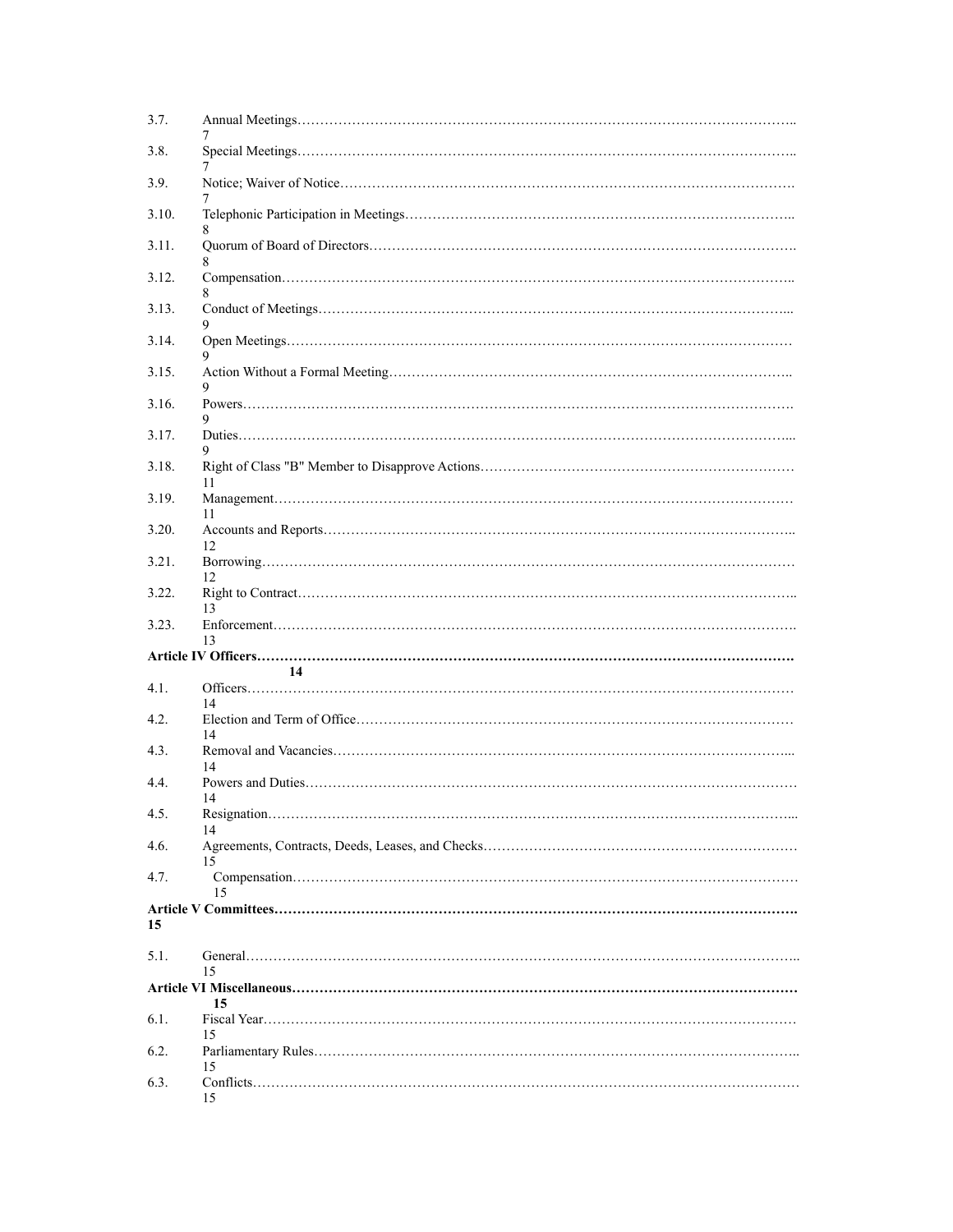| 6.4. |    |  |
|------|----|--|
|      |    |  |
| 6.5. |    |  |
|      | 16 |  |
| 6.6  |    |  |
|      |    |  |
|      | 16 |  |
| 6.7  |    |  |
|      |    |  |
| 6.8  |    |  |
| 17   |    |  |

## **Article I**

## **Name, Principal Office, and Definitions**

### **1.1 Name.**

The name of the corporation is Old Town Residential Owners Association, Inc. ("Association").

## **1.2 Principal Office.**

The Association's initial principal office shall be located in Muscogee County, Georgia. The Association may have such other offices, within or outside the State of Georgia, as the Board of Directors may determine or as the affairs of the Association may require.

#### **1.3 Definitions.**

The words used in these By-Laws shall be given their normal, commonly understood definitions. Capitalized terms shall have the same meaning as set forth in the Declaration of Covenants, Conditions, and Restrictions for Old Town Residential, as it may be amended ("Declaration**")** filed by Old Town Residential, Inc., a Georgia corporation (therein and herein referred to as the "Declarant") in Deed Book 11451, Page 24, Muscogee County, Georgia Records, unless the context indicates otherwise. A copy of the Declaration is attached hereto as Exhibit "A" and each provision of the Declaration is hereby incorporated in and made part of these By-Laws by this reference as fully as if set forth herein. The Declaration shall control if there is any conflict between these By-Laws and the Declaration.

## **Article II Membership: Meetings, Quorum, Voting, Proxies**

### **2.1 Membership.**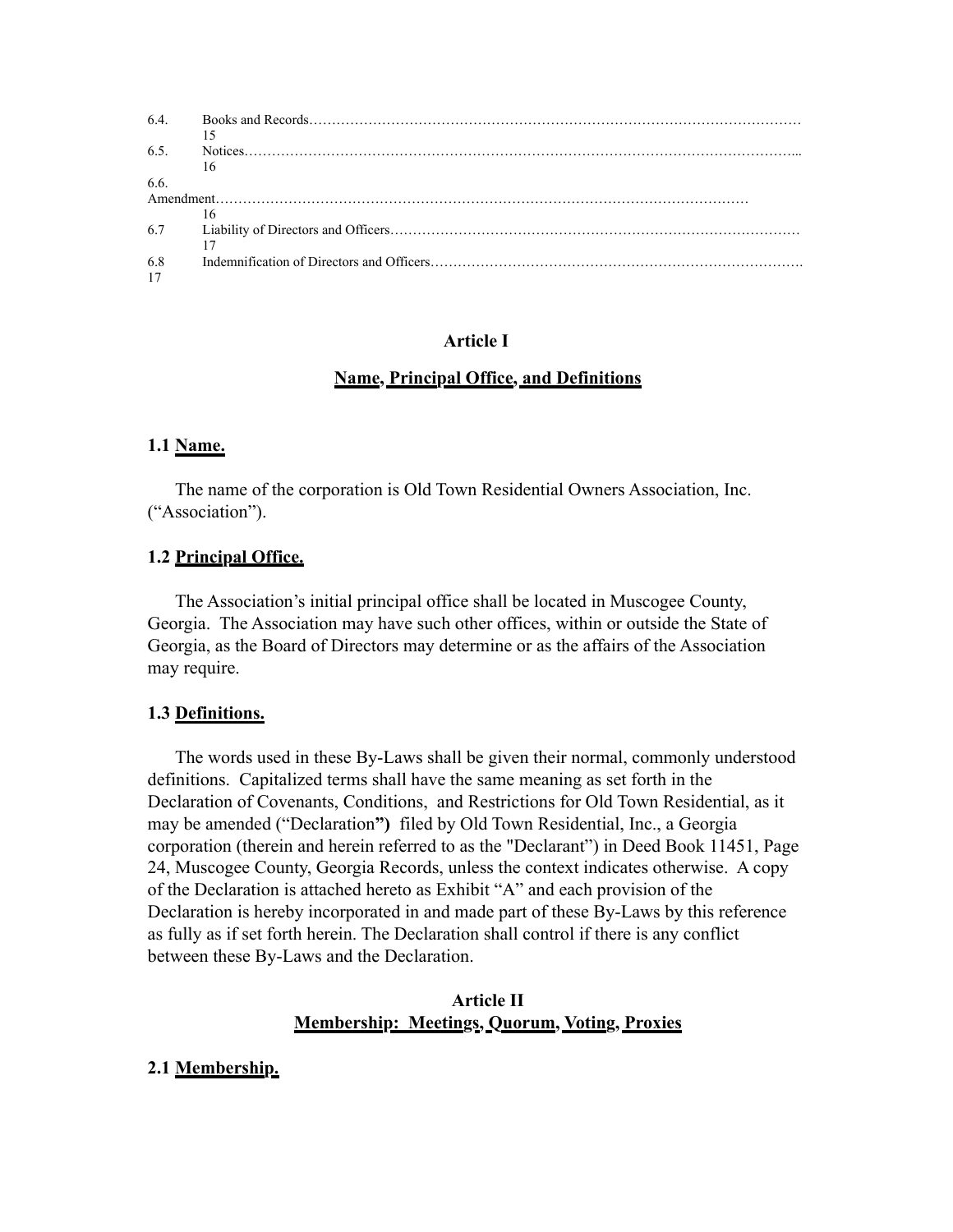The Association shall have three classes of membership, Class "A", Class "B", and Class "C" as more fully set forth in the Declaration.

### **2.2 Place of Meetings.**

Meetings of the Association shall be held at the Association's principal office or at such other suitable place convenient to the Members as may be designated by the Board.

## **2.3 Annual Meetings.**

The first meeting of the Association, whether a regular or special meeting, shall be held within one year from the date of the Association's incorporation. The Board shall set subsequent regular meetings so as to occur during the fourth quarter of the Association's fiscal year on a date and at a time the Board sets.

## **2.4 Special Meetings.**

The President may call special meetings. In addition, it shall be the President's duty to call a special meeting if so directed by resolution of the Board or upon a petition signed by Class "A" and/or Class "C" Members holding at least twenty (20) percent of the votes outstanding and by the Class "B" Membership if there is such.

### **2.5 Notice of Meetings.**

Written or printed notice stating the place, day, and hour of any meeting of the Members shall be delivered, either personally or by mail, to each Member entitled to vote at such meeting, not less than 10 nor more than 50 days before the date of such meeting, by or at the direction of the President or the Secretary or the officers or persons calling the meeting.

In the case of a special meeting or when otherwise required by statute or these By-Laws, the purpose or purposes for which the meeting is called shall be stated in the notice. No business shall be transacted at a special meeting except as stated in the notice.

If mailed, the notice of a meeting shall be deemed to be delivered when deposited in the United States mail addressed to the Member at its address as it appears on the Association's records, with first class postage prepaid.

### **2.6 Waiver of Notice.**

Waiver of notice of a meeting of the Members shall be deemed the equivalent of proper notice. Any Member may, in writing, waive notice of any meeting of the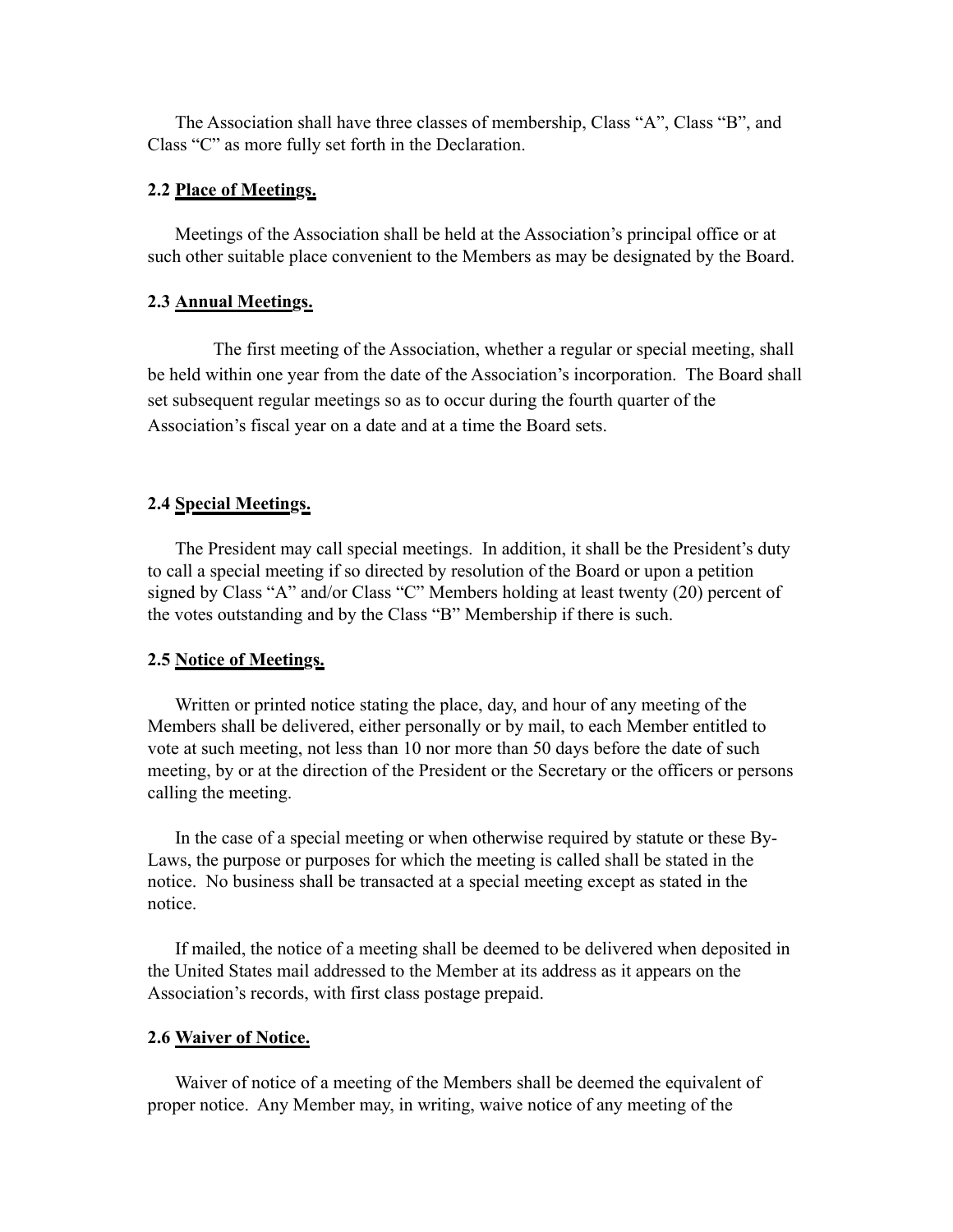Members, either before or after such meeting. Attendance at a meeting by a Member or the Member's proxy shall be deemed a waiver by such Member of notice of the time, date, and place thereof, unless such Member or proxy specifically objects to lack of proper notice at the time the meeting is called to order. Attendance at a special meeting also shall be deemed a waiver of notice of all business transacted as such meeting unless as objection on the basis of lack of proper notice is raised before the business is put to a vote.

## **2.7 Adjournment of Meetings.**

If any Association meeting cannot be held because a quorum is not present, Members or their proxies holding a majority of the votes represented at such meeting may adjourn the meeting to a time not less than five or more than 30 days from the time the original meeting was called. At the reconvened meeting, if a quorum is present, any business may be transacted which might have been transacted at the meeting originally called. If a time and place for reconvening the meeting is not fixed by those in attendance at the original meeting or if for any reason a new date is fixed for reconvening the meeting after adjournment, notice of the time and place for reconvening the meeting shall be given to Members in the manner prescribed for regular meetings.

The Members represented at a duly called or held meeting at which a quorum is present may continue to do business until adjournment, notwithstanding the withdrawal of enough Members to leave less than a quorum, provided that any action taken is approved by at least a majority of the votes required to constitute a quorum.

#### **2.8 Voting.**

Members' voting rights shall be as set forth in the Declaration and in these By-Laws, and such voting rights provisions are specifically incorporated herein by this reference. Each Member's vote shall be weighted in proportion to the "Assessment and Voting Points" attributable to the Member (as such terms are defined in the Declaration).

During the "Class B Control Period" (as defined in the Declaration), the Class "A" Members and Class "C" Members shall have no right to vote on the following: (1) Amendment of the Articles of Incorporation of the Association, (2) Amendment of the By-Laws, (3) merger of the Association, and (4) the selection of directors.

During the Class B Control Period, none of the following actions may be taken without the written approval of the Class "B" Member: (1) sale, lease, exchange, or other disposition of all or substantially all of the Association's property (with or without goodwill) in or other than in the regular and usual course of its activities, and (2) dissolution of the Association.

## **2.9 Proxies.**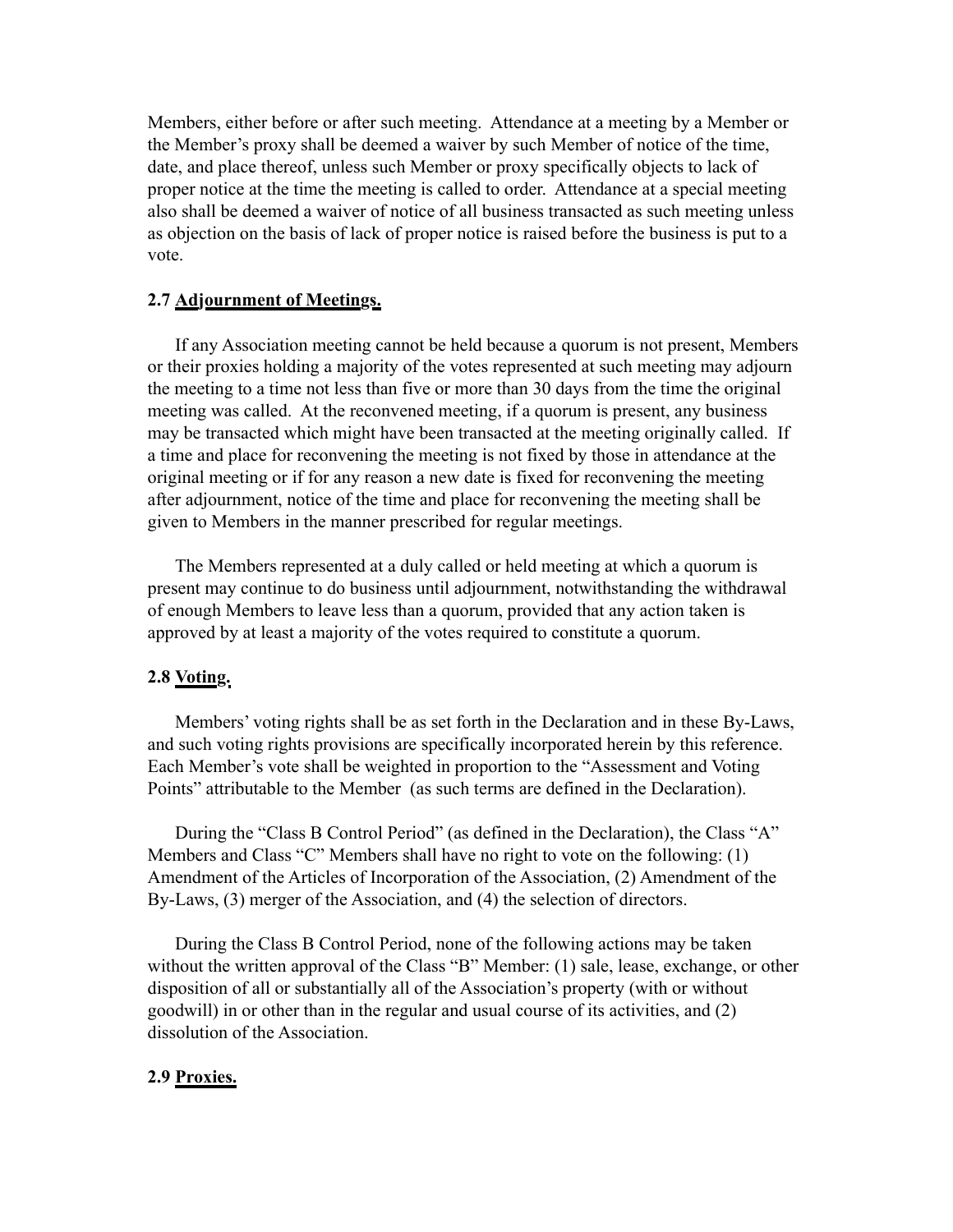At all meetings of Members, each Member may vote in person (if a corporation, partnership, or trust, through any officer, director, partner, or trustee duly authorized to act on behalf of the Member) or by proxy, subject to the limitations of Georgia law. All proxies shall be in writing specifying the Unit(s) for which it is given, signed by the Member or its duly authorized attorney-in-fact, dated, and filed with the Association's Secretary prior to any meeting for which it is to be effective. Unless otherwise specifically provided in the proxy, a proxy shall be presumed to cover all votes which the Member giving such proxy is entitled to cast, and in the event of any conflict between two or more proxies purporting to cover the same voting rights, the later dated proxy shall prevail, or if dated as of the same date, both shall be deemed invalid. Every proxy shall be revocable and shall automatically cease upon conveyance of any Unit for which it was given, or upon receipt of notice by the Secretary of the death or judicially declared incompetence of a Member who is a natural person, or of written revocation, or 11 months from the date of the proxy, unless a shorter period is specified in the proxy.

### **2.10 Majority.**

As used in these By-Laws, the term "majority" shall mean the affirmative vote of those Members whose aggregate Assessment and Voting Points (as defined in the Declaration) exceed 50% of the total number of Assessment and Voting Points entitled to be cast on the matter.

### **2.11 Quorum.**

Except as otherwise provided in these By-Laws or in the Declaration, the presence, in person or by proxy, of Members representing 25% of the total Class "A" and Class "C" votes in the Association and the Class "B" Member if there is such shall constitute a quorum at all Association meetings.

#### **2.12 Conduct of Meetings.**

The President shall preside over all Association meetings, and the Secretary shall keep the minutes of the meetings and record in a minute book all resolutions adopted and all other transactions occurring at such meetings.

### **2.13 Action Without a Meeting.**

Any action required or permitted by law to be taken at a meeting of the Members may be taken without a meeting, without prior notice, and without a vote, if written consent specifically authorizing the proposed action is signed by all Members entitled to vote thereon. Such consent shall be filed with the Association's minutes, and shall have the same force and effect as a vote of the Members at a meeting. Within 10 days after receiving authorization for any action by written consent, the Secretary shall give written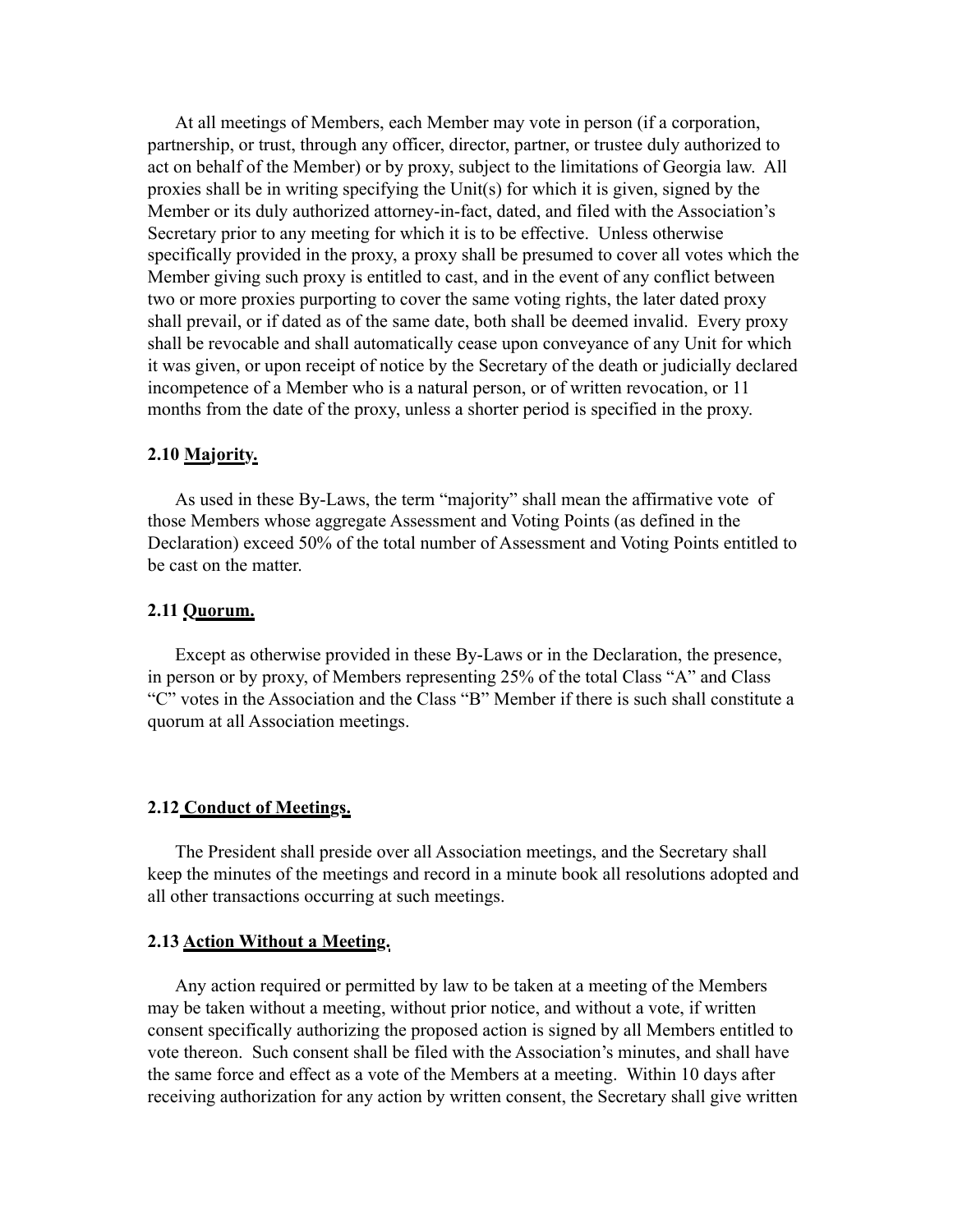notice to all Members entitled to vote who did not give their written consent, fairly summarizing the material features of the authorized action.

# **Article III Board of Directors: Selection, Meetings, Powers**

## **A. Composition and Selection.**

## **3.1 Governing Body; Composition.**

 The Association's affairs shall be governed by a Board of Directors. Each director shall have one equal vote. Except with respect to directors appointed by the Class "B" Member, the directors shall be Members. In the case of a Member which is not a natural person, any officer, director, partner, employee, or trust officer of such Member shall be eligible to serve as a director unless otherwise specified by written notice to the Association signed by the Member; provided, no Member may have more than one such representative on the Board at a time, except in the case of directors appointed by the Class "B" Member.

# **3.2 Number of Directors.**

The Board shall consist of three directors during the Class "B" Control Period as provided in Section 3.3 and five directors thereafter as provided in Section 3.5 below. The initial Board shall consist of three directors appointed by the Class "B" Member (who is also the incorporator) at the organizational meeting and will serve until their successors are appointed by the Class "B" Member.

# **3.3 Directors During Class "B" Control Period.**

During the Class "B" Control Period, the directors shall be appointed by the Class "B" Member acting in its sole discretion and shall serve at the pleasure of the Class "B" Member. Class "A" Members and Class "C" Members shall not be entitled to vote for the election of a director during the Class "B" Control Period within the meaning of OCGA Section 14-3-140 (22). Upon the termination of the Class "B" Control Period, or at such earlier time if the Class "B" Member, in its discretion, so determines, directors shall be elected at a meeting of the Association by the Class "A" Members and Class "C" Members and shall serve terms as set forth in Section 3.5.

## **3.4 Nomination and Election Procedures for Directors by the Class "A"**

# **Members and Class "C" Members.**

(a)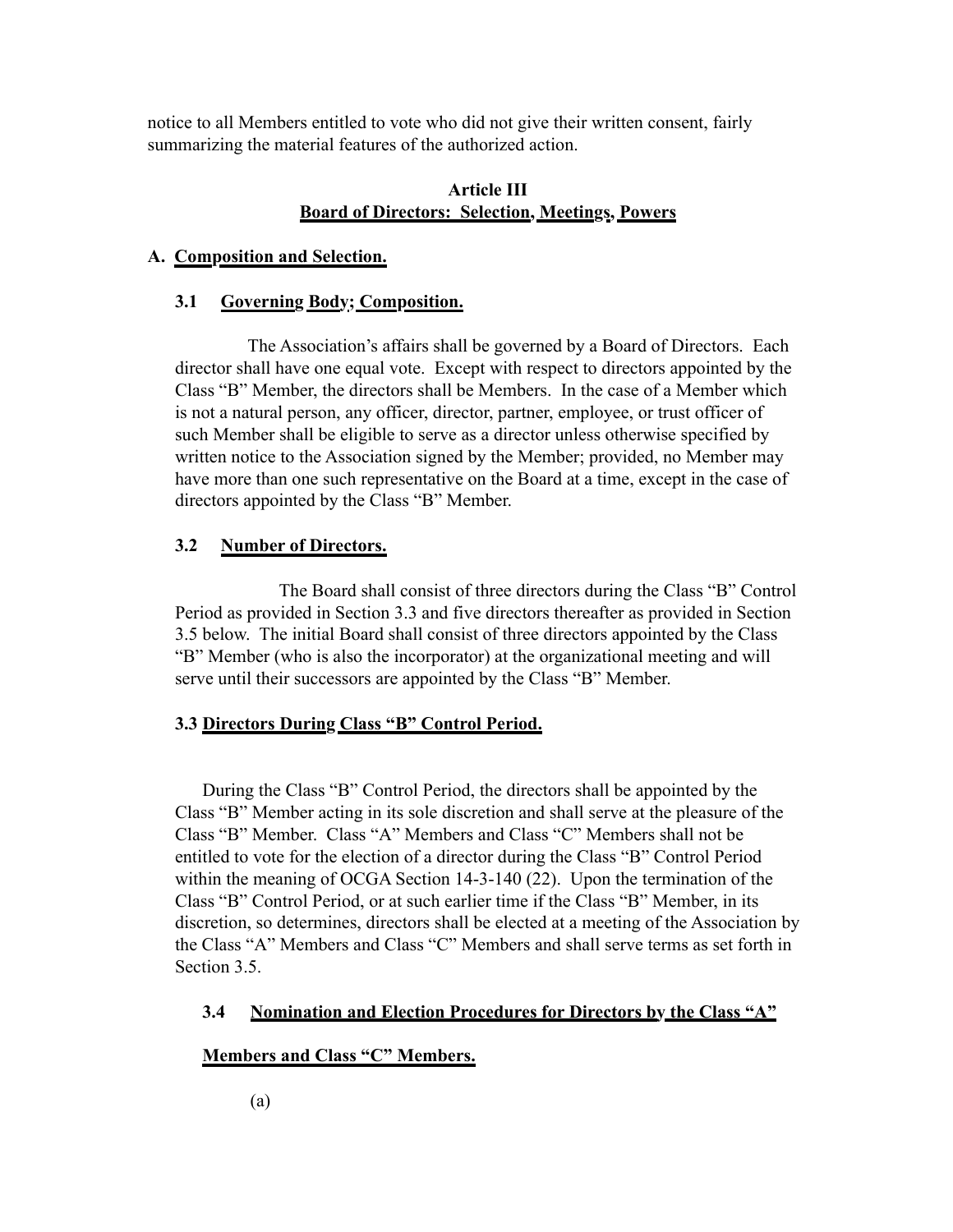Nominations and Declaration of Candidacy. Prior to each election of directors by the Class "A" Members and Class "C" Members, the Board shall prescribe the opening date and the closing date of a reasonable filing period in which each and every eligible person who has a bona-fide interest in serving as a director may file as a candidate for any position to be filled by votes of Class "A" Members and Class "C" Members. The Board shall also establish such other rules and regulations as it deems appropriate to conduct the nomination of directors in a fair, efficient, and costeffective manner.

Nominations for election to the Board may also be made by a Nominating Committee. The Nominating Committee, if any, shall consist of a Chairman, who shall be a member of the Board, and three or more Members or representatives of Members. The Board shall appoint the members of the Nominating Committee, if any, prior to the election and their appointments shall be made known to the membership in the notice of the election.

The Nominating Committee may make as many nominations for election to the Board as it shall in its discretion determine. In making its nominations, the Nominating Committee shall use reasonable efforts to nominate candidates representing the diversity which exists within the pool of potential candidates. Each candidate shall be given a reasonable, uniform opportunity to communicate his or her qualifications to the Members and to solicit votes.

(b) Election Procedures. Each Owner may cast the entire vote assigned to his or her Unit for each position to be filled on the Board. There shall be no cumulative voting. That number of candidates equal to the number of positions to be filled receiving the greatest number of votes shall be elected. Directors may be elected to serve any number of consecutive terms.

## **3.5 Election and Term of Office upon Termination of the Class "B" Control Period.**

Within 30 days of the termination of the Class "B" Control Period, or such earlier time if the Class "B" Member, in its discretion, so determines, the President shall call for an election by which the Class "A" Members and Class "C" Members shall be entitled to elect all of the directors to the Board; the Board shall consist of five directors. The three of the five directors receiving the largest number of votes will be elected for a term or two years, and the remaining two directors will be elected for a term of one year. All subsequent elections shall elect directors for a term of two years. The directors elected by the Class "A" Members and Class "C" Members shall hold office until their respective successors have been elected.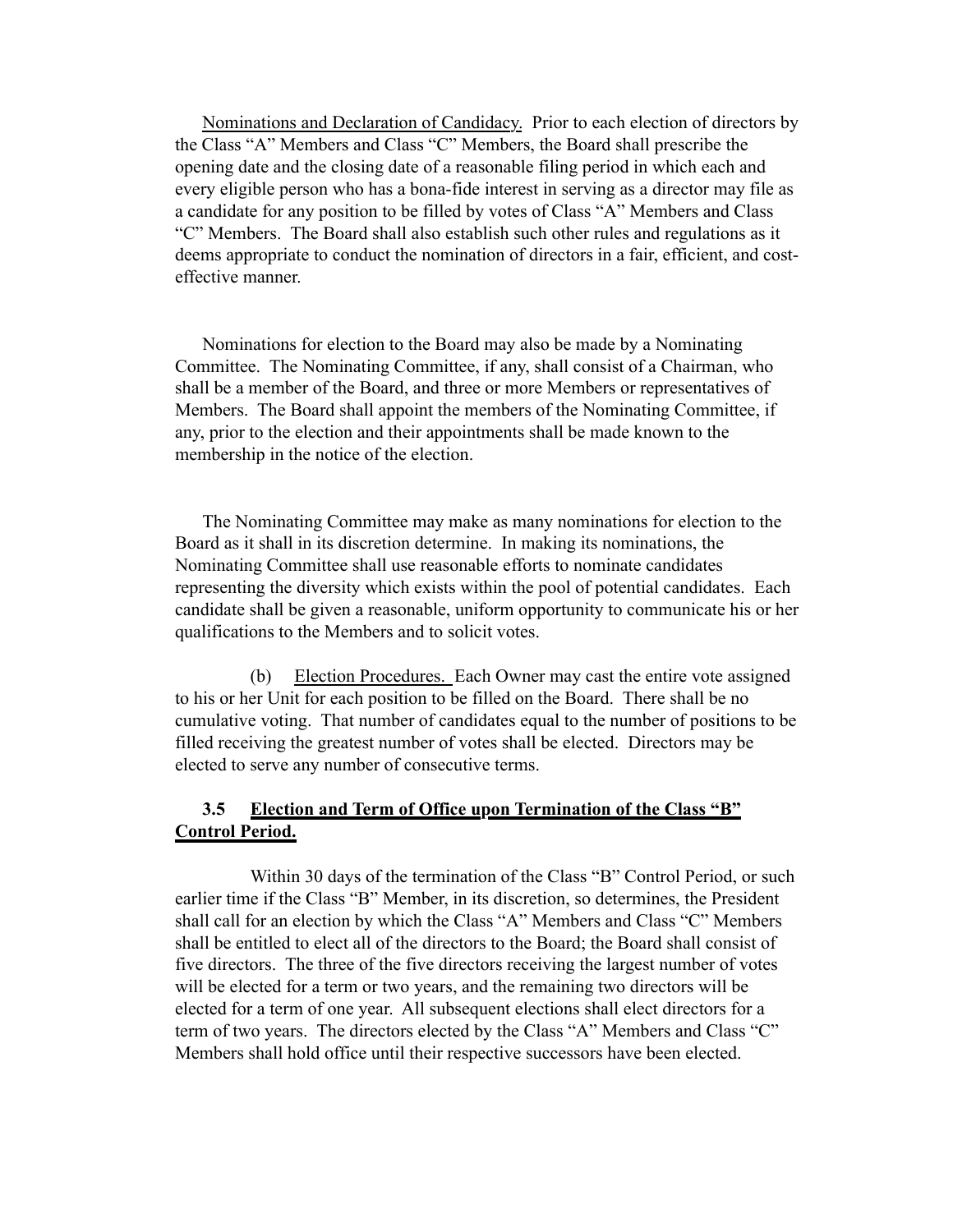## **3.6 Removal of Directors and Vacancies.**

Any director elected by the Class "A" Members and Class "C" Members may be removed, with or without cause, by Members holding a majority of the votes entitled to be cast for his or her election. Any director whose removal is sought shall be given notice prior to any meeting called for that purpose. Upon removal of a director, a successor shall be elected by the Class "A" Members and Class "C" Members to fill the vacancy for the remainder of the term of such director.

Any director elected by the Class "A" Members and Class "C" Members who has three or more consecutive unexcused absences from Board meetings, or who is more than 30 days delinquent (or is the representative of a Member who is so delinquent) in the payment of any assessment or other charge due the Association, may be removed by a majority of the directors present at a regular or special meeting at which a quorum is present, and the Board may appoint a successor to fill the vacancy for the remainder of the term.

In the event of the death, disability, or resignation of a director elected by the Class "A" Members and Class "C" Members, the Board may declare a vacancy and appoint a successor to fill the vacancy until the next annual meeting, at which time the Class "A" Members and Class "C" Members shall elect a successor for the remainder of the term.

This Section shall not apply to directors appointed by the Class "B" Member or to any director serving as a representative of Declarant. The Class "B" Member shall be entitled to appoint a successor to fill any vacancy on the Board resulting from the death, disability, or resignation of a director appointed by or elected as a representative of the Class "B" Member.

# **B. Meetings.**

# **3.7 Annual Meetings.**

The first meeting of the Board following each annual meeting of the membership shall be held within 10 days thereafter at such time and place as the Board shall fix.

# **3.8 Special Meetings.**

Special meetings of the Board of Directors shall be held when called by written notice signed by the President or Vice President or by any two directors. The notice shall specify the time and place of the meeting and the nature of any special business to be considered.

# **3.9 Notice; Waiver of Notice.**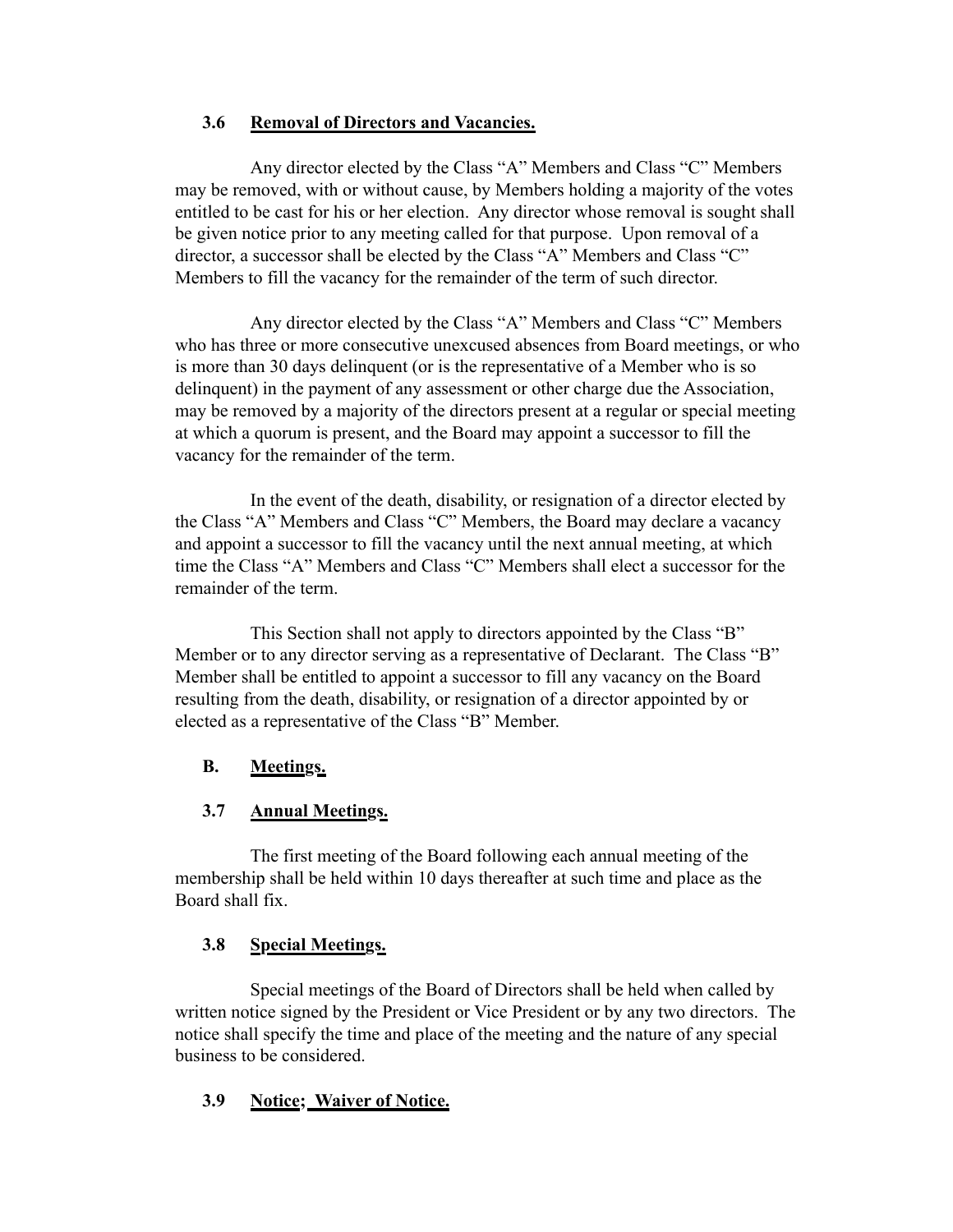(a)

Notice of the time and place of a regular meeting shall be communicated to directors not less than four calendar days prior to the meeting. Notice of the time and place of a special meeting shall be communicated to directors not less than 72 hours prior to the meeting. No notice need be given to any director who has signed a waiver of notice or a written consent to holding of the meeting. The notice shall be given to each director by: (i) personal delivery; (ii) first class mail, postage prepaid; (iii) telephone communication, either directly to the director or to a person at the director's office or home who would reasonably be expected to communicate such notice promptly to the director; or (iv) facsimile, computer, fiber optics or such other communication device. All such notices shall be given at the director's telephone number, fax number, electronic mail address, or sent to the director's address as shown on the records of the Association. Notices of special Board meetings shall be posted in a prominent place within the Town Center Land. Notices sent by first class mail shall be deposited into a United States mailbox at least seven business days before the time set for the meeting. Notices given by personal delivery, telephone, or other device shall be delivered or transmitted at least 72 hours before the time set for the meeting.

### (b)

The transactions of any Board meeting, however called and noticed or wherever held, shall be as valid as though taken at a meeting duly held after regular call and notice if (i) a quorum is present, and (ii) either before or after the meeting each of the directors not present signs a written waiver of notice, a consent to holding the meeting, or an approval of the minutes. The waiver of notice or consent need not specify the purpose of the meeting. Notice of a meeting also shall be deemed given to any director who attends the meeting without protesting before or at its commencement about the lack of adequate notice.

#### **3.10 Telephonic Participation in Meetings.**

Members of the Board or any committee designated by the Board may participate in a meeting of the Board or committee by means of conference telephone or similar communications equipment, by means of which all persons participating in the meeting can hear each other. Participation in a meeting pursuant to this subsection shall constitute presence in person at such meeting.

## **3.11 Quorum of Board of Directors.**

At all meetings of the Board, a majority of the directors shall constitute a quorum for the transaction of business, and the votes of a majority of the directors present at a meeting at which a quorum is present shall constitute the decision of the Board, unless otherwise specifically provided in these By-Laws or the Declaration.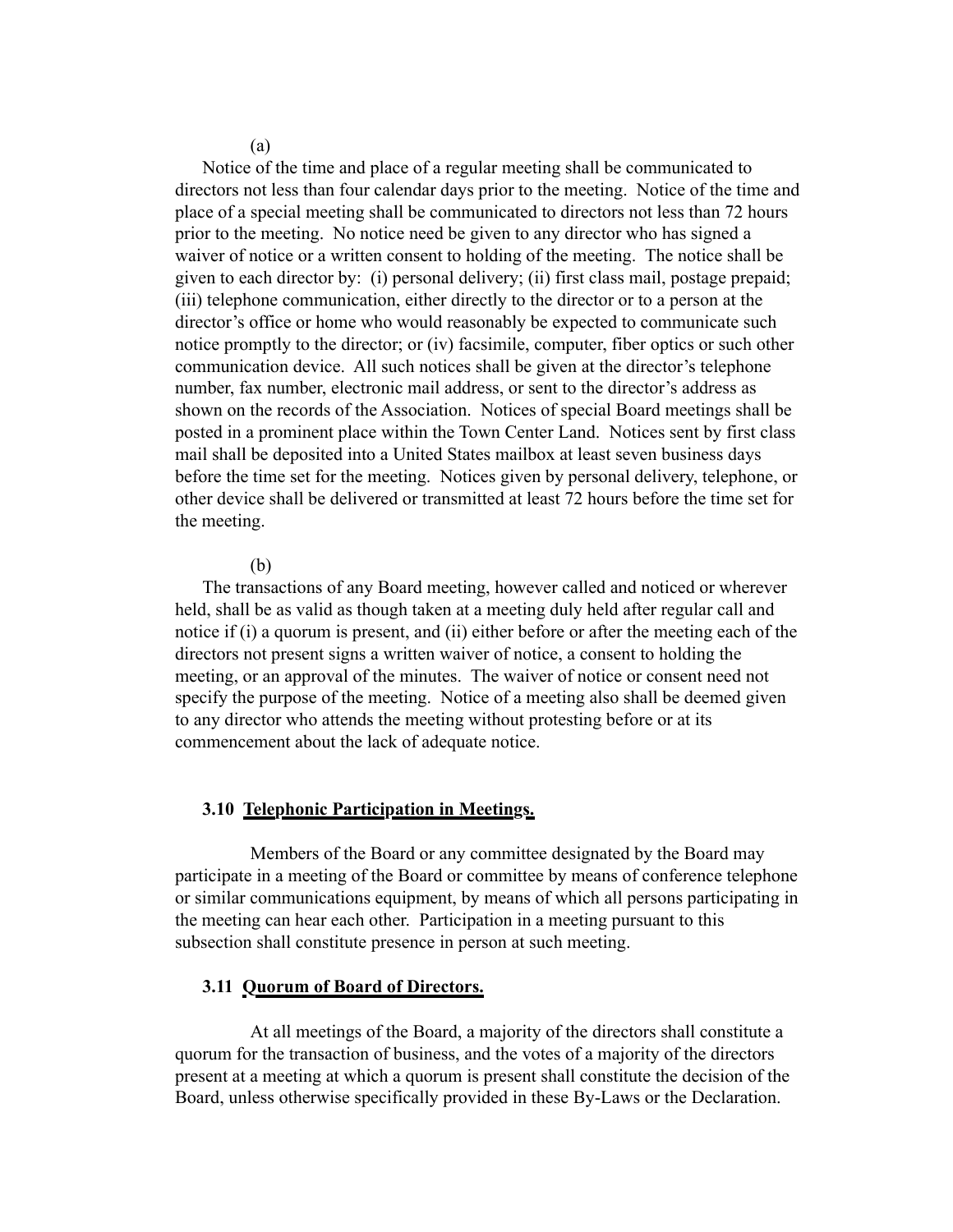A meeting at which a quorum is initially present may continue to transact business, notwithstanding the withdrawal of directors, if any action taken is approved by at least a majority of the required quorum for that meeting. If any Board meeting cannot be held because of a quorum is not present, a majority of the directors present at such meeting may adjourn the meeting to a time not less than five nor more than 30 days from the date of the original meeting. At the reconvened meeting, if a quorum is present, any business which might have been transacted at the meeting originally called may be transacted without further notice.

## **3.12 Compensation.**

Directors shall not receive any compensation from the Association for acting as such unless approved by Members representing a majority of the total Class "A" votes and Class "C" Votes in the Association and the Class "B" Member (if any) at a regular or special meeting of the Association. Any director may be reimbursed for expenses incurred on behalf of the Association upon approval of a majority of the other directors. Nothing herein shall prohibit the Association from compensating a director, or any entity with which a director is affiliated, for services or supplies furnished to the Association in a capacity other than as a director pursuant to a contract or agreement with the Association, provided that such director's interest was made known to the Board prior to entering into such contract and such contract was approved by a majority of the Board of Directors, excluding the interested director.

# **3.13 Conduct of Meetings.**

The President shall preside over all meetings of the Board, and the Secretary shall keep a minute book of Board meetings recording all Board resolutions and all transactions and proceedings occurring at such meetings.

# **3.14 Open Meetings.**

Subject to the provisions of Section 3.15, all Board meetings shall be open to all Members, but Members other than directors may not participate in any discussion or deliberation unless permission to speak is requested on his or her behalf by a director. In such case, the President may limit the time any Member may speak. Notwithstanding the above, the President may adjourn any Board meeting and reconvene in executive session, and may exclude Members to discuss matters of a sensitive nature, such as pending or threatened litigation or personnel matters.

# **3.15 Action Without a Formal Meeting.**

Any action to be taken at a meeting of the directors or any action that may be taken at a meeting of the directors may be taken without a meeting if a consent in writing, setting forth the action so taken, shall be signed by all of the directors, and such consent shall have the same force and effect as a unanimous vote.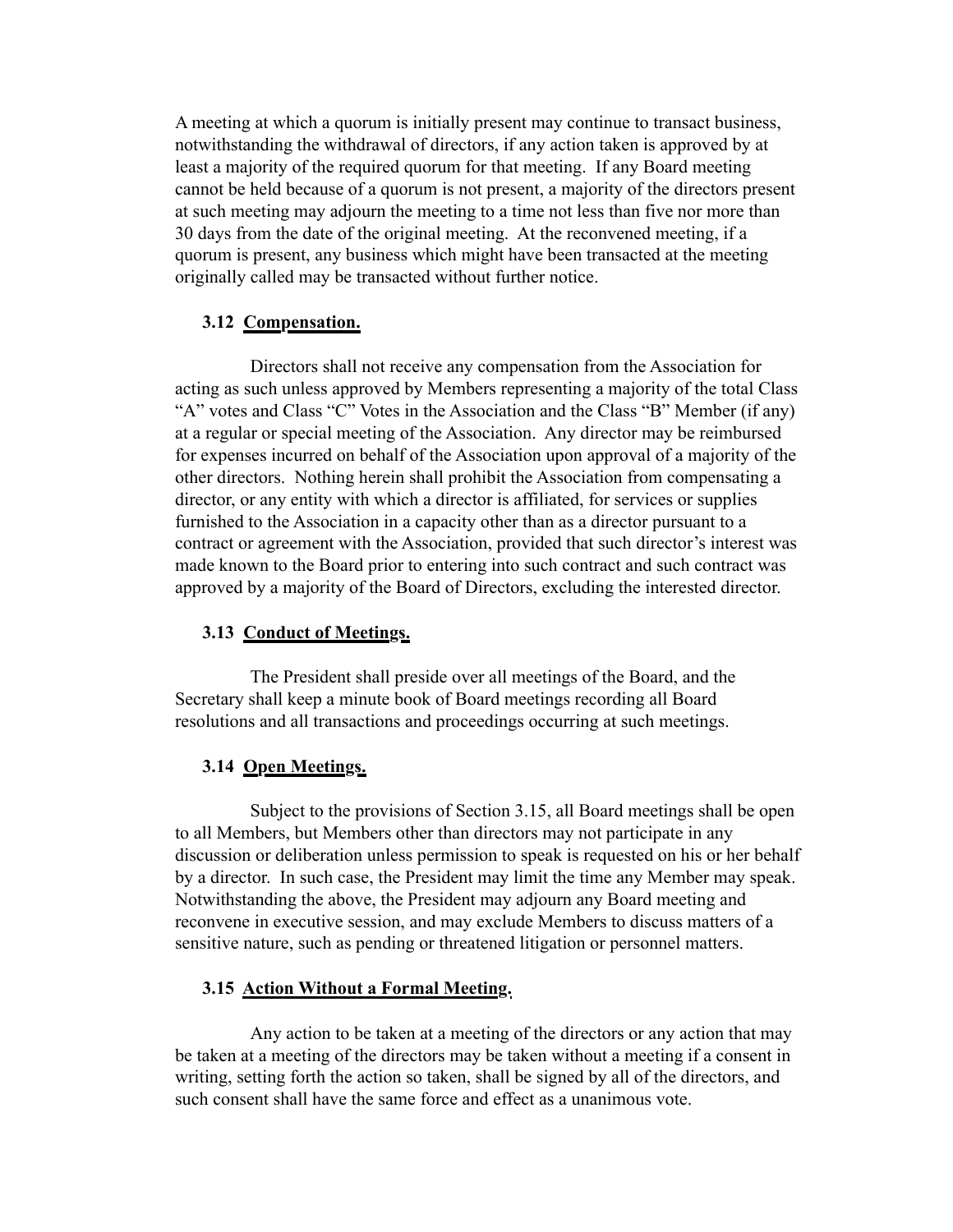## **3.16 Powers.**

The Board of Directors shall have all of the powers and duties necessary for the administration of the Association's affairs and for performing all responsibilities and exercising all right of the Association as set forth in the Articles of Incorporation of the Association, the By-Laws, the Declaration, any Supplemental Declaration, the Design Guidelines, and the Use Restrictions and Rules, and any policy, rule, regulation, standard, procedure, guideline, sanction, and other statement adopted pursuant to the authority of the foregoing (collectively the "Governing Documents") and as provided by law. The Board may do or cause to be done all acts and things as are not directed by the Governing Documents or Georgia law to be done and exercised exclusively by the membership generally.

### **3.17 Duties.**

The Board's duties shall include, without limitation:

#### (a)

preparing and adopting, in accordance with the Declaration, an annual budget establishing each Owner's share of the Common Expenses;

#### (b)

levying and collecting such assessments from the Owners;

### (c)

providing for the operation, care, upkeep, and maintenance of the Area of Common Responsibility;

#### (d)

designating, hiring, and dismissing the personnel necessary to carry out the Association's rights and responsibilities and where appropriate, providing for the compensation of such personnel and for the purchase of equipment, supplies, and materials to be used by such personnel in the performance of their duties;

#### (e)

depositing all funds received on the Association's behalf in a bank depository which it shall approve, and using funds to operate the Association; provided, any reserve fund may be deposited, in the directors' best business judgment, in depositories other than banks;

 (f) making and amending use restrictions and rules in accordance with the Declaration;

(g) opening bank accounts in the Association's behalf and designating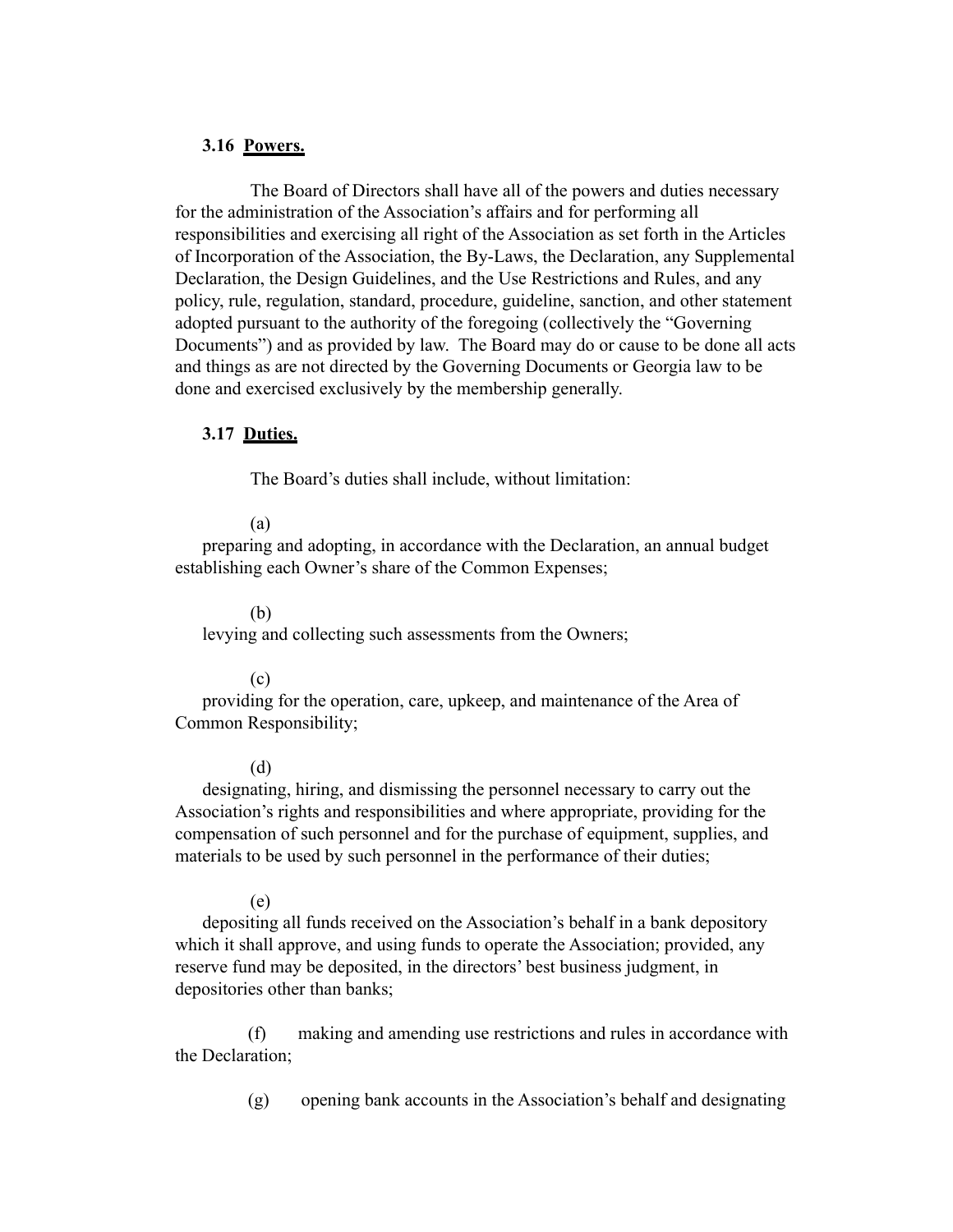the signatories required;

 (h) making or contracting for the making of repairs, additions, and improvements to or alterations of the Common Area in accordance with the Declaration and these By Laws;

## (i)

enforcing by legal means the provisions of the Governing Documents and bringing any proceedings which may be instituted on behalf of or against the Owners concerning the Association; provided, the Association shall not be obligated to take action to enforce any covenant, restriction or rule which the Board reasonably determines is, or is likely to be construed as, inconsistent with applicable law, or in any case in which the Board reasonably determines that the Association's position is not strong enough to justify taking enforcement action;

(j) obtaining and carrying property and liability insurance and fidelity bonds, as

provided in the Declaration, paying the cost thereof, and filing and adjusting claims, as appropriate:

(k) paying the cost of all services rendered to the Association;

(l) keeping books with detailed accounts of the Association's receipts and expenditures;

(m) making available to any prospective purchaser of a Unit, any Owner, and the

holders, insurers, and guarantors of any Mortgage on any Unit, current copies of the Governing Documents and all other books, records, and financial statements of the association, as provided in Section 6.4;

(n) permitting utility suppliers to use portions of the Common Area reasonably necessary to the ongoing development or operation of the Town Center Land; and

(a) indemnifying a director, officer, or committee member, or former director, officer, or committee member of the Association to the extent such indemnity is required under Georgia law, the Articles of Incorporation, or the Declaration.

## **3.18 Right of Class "B" Member to Disapprove Actions.**

So long as the Class "B" membership exists, if the Class "B" Member has voluntarily

terminated the Class "B" Control Period and the Class "A" Members and Class "C"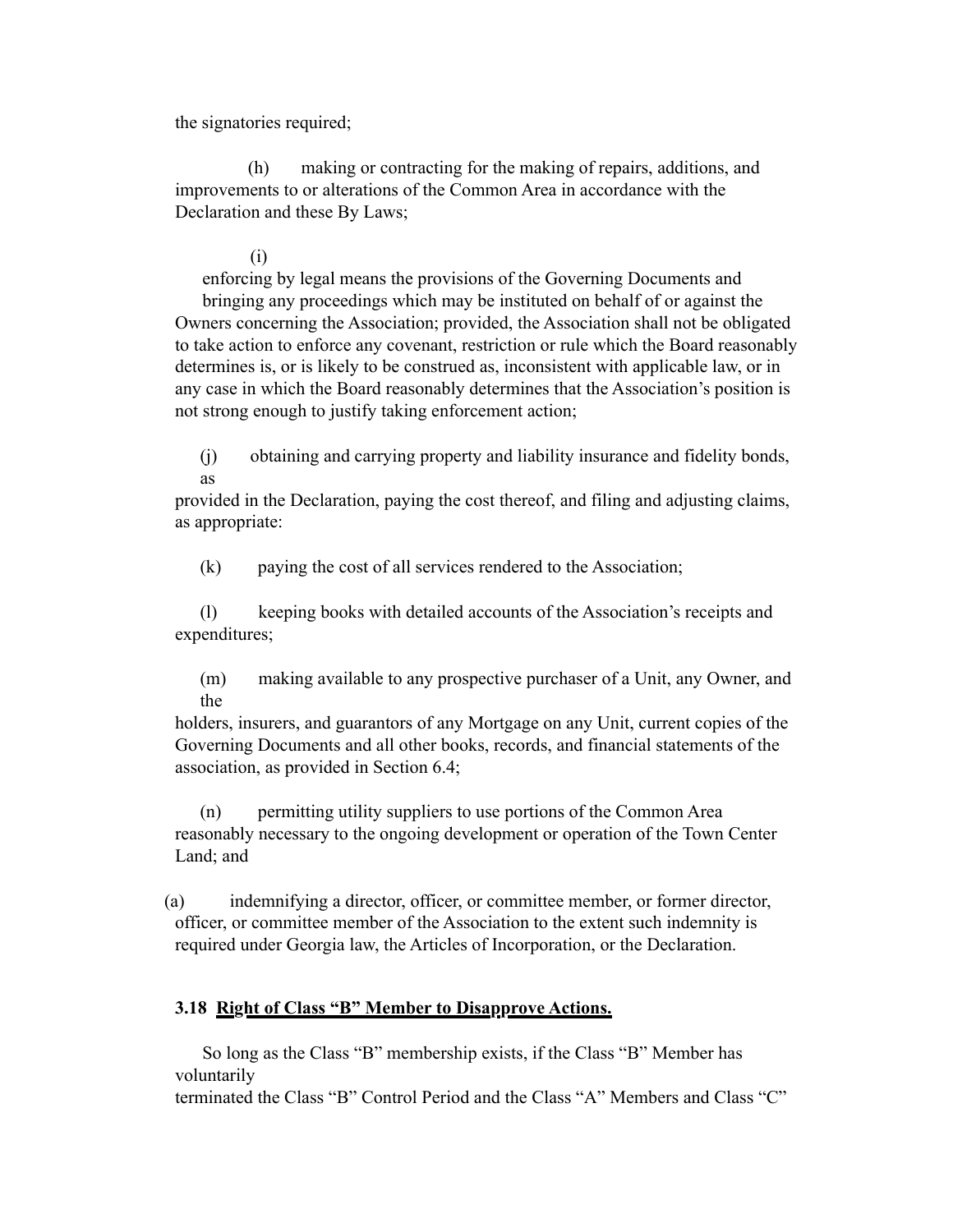Members are entitled to elect a majority of the directors to the Board, the Class "B" Member shall have a right to disapprove any action, policy, or program of the Association, the Board, and any committee which, in the reasonable judgment of the Class "B" Member, would tend to impair rights of Declarant under the Declaration or these By-Laws, or interfere with development of or construction on any portion of the Town Center Land, or diminish the level of services being provided by the **Association** 

(a) The Class "B" Member shall be given written notice of all meetings and proposed actions approved at meetings (or by written consent in lieu of a meeting) of the Association, the Board, or any committee. Such notice shall be given by certified mail, return receipt requested, or by personal delivery at the address it has registered with the Association's Secretary, which notice complies as to the Board meetings with Sections 3.7, 3.8, 3.9, and 3.10, and which notice shall, except in the case of the regular meetings held pursuant to the By-Laws, set forth in reasonable particularly the agenda to be followed at said meeting; and

(b) The Class "B" Member shall be given the opportunity at any such meeting to join in or to have its representatives or agents join in discussion from the floor of any prospective action, policy, or program which would be subject to the right of disapproval set forth herein.

No action, policy, or program subject to the right of disapproval set forth herein shall become effective or be implemented until and unless the requirements of subsections (a) and (b) above have been met.

The Class "B" Member, its representatives or agents shall make its concerns, thoughts, and suggestions known to the Board and/or the members of the subject committee. The Class "B" Member, acting through any officer or director, agent or authorized representative, may exercise its right to disapprove at any time within 10 days following the meeting at which such action was proposed or, in the case of any action taken by written consent in lieu of a meeting, at any time within 10 days following receipt of written notice of the proposed action. This right to disapprove may be used to block proposed actions but shall not include a right to require any action or counteraction on behalf of any committee, the Board, or the Association. The Class "B" Member shall not use its right to disapprove to reduce the level of services which the Association is obligated to provide or to prevent capital repairs or any expenditure required to comply with applicable laws and regulations.

## **3.19 Management.**

The Board of Directors may employ for the Association a professional management agent or agents at such compensation as the Board may establish, to perform such duties and services as the Board shall authorize. The Board of Directors may delegate such powers as are necessary to perform the manager's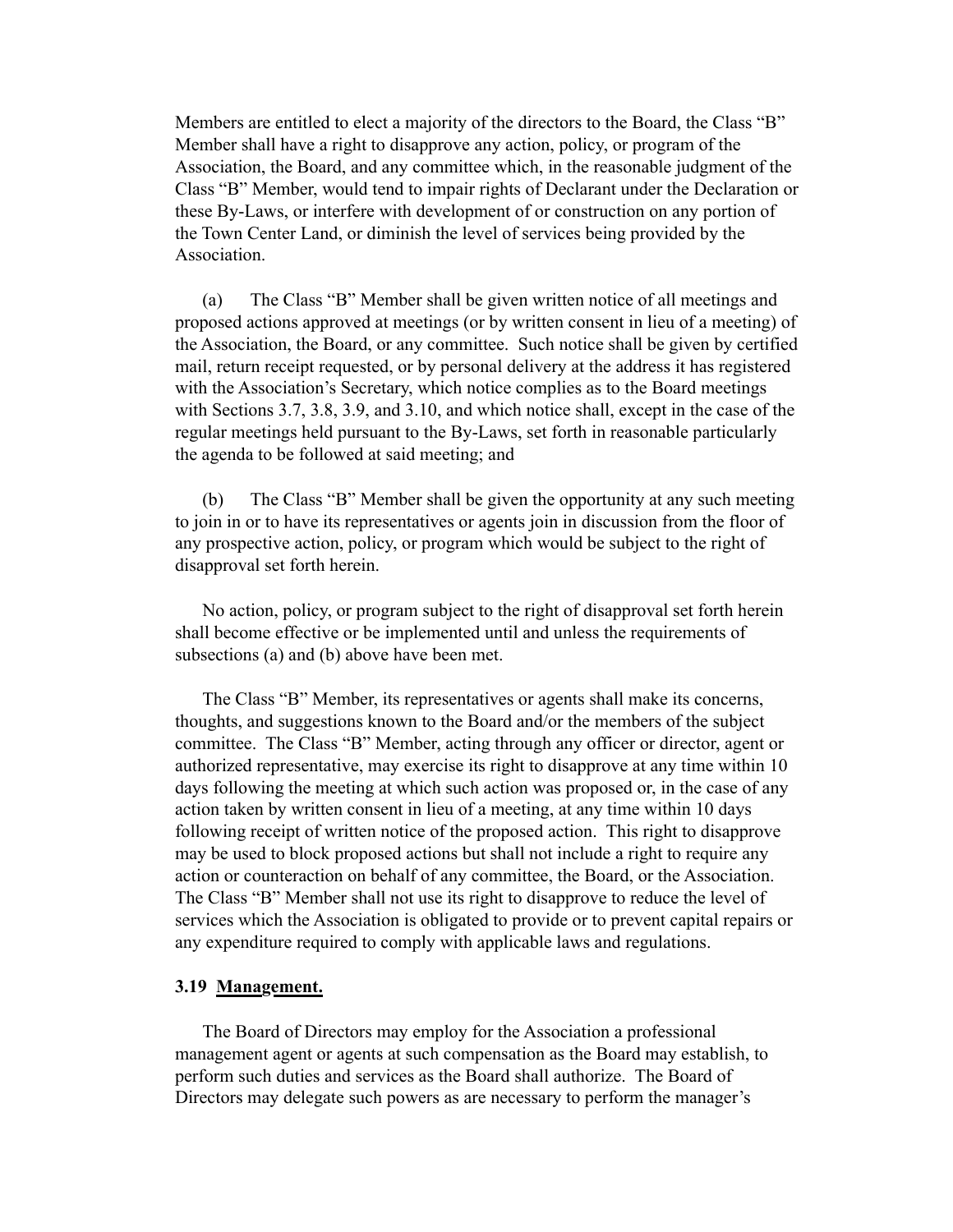assigned duties, but shall not delegate policymaking authority. Declarant, or an affiliate of Declarant, may be employed as managing agent or manager.

The Board of Directors may delegate to one of its members the authority to act on the Board's behalf on all matters relating to the duties of the managing agent or manager, if any, which might arise between Board meetings.

### **3.20 Accounts and Reports.**

The following management standards of performance shall be followed unless the Board by resolution specifically determines otherwise:

(a) accrual accounting, as defined by generally accepted accounting principles, shall be employed;

(b) accounting and controls should conform to generally accepted accounting principles;

(c) cash accounts of the Association shall not be commingled with any other accounts;

(d) no remuneration shall be accepted by the managing agent from vendors, independent contractors, or others providing goods or services to the Association, whether in the form of commissions, finder's fees, service fees, prizes, gifts, or otherwise; any thing of value received shall benefit the Association;

(e) any financial or other interest which the managing agent may have in any firm providing goods or services to the Association shall be disclosed promptly to the Board;

(f) an annual report consisting of at least the following shall be made available to all Members within 120 days after the close of the fiscal year: (1) a balance sheet; (2) an operating (income) statement; and (3) a statement of changes in financial position for the fiscal year. Such annual report may be prepared on an audited, reviewed, or compiled basis, as the Board determines, by a certified public accountant (who may also provide accounting services to Declarant, the Association manager, and/or other parties in interest).

### **3.21 Borrowing.**

The Association shall have the power to borrow money for any legal purpose; provided, the Board shall obtain Member approval as provided below if the proposed borrowing is for the purpose of making discretionary capital improvements and the total amount of such borrowing, together with all other debt incurred within the previous 12-month, exceeds or would exceed 20% of the budgeted gross expenses of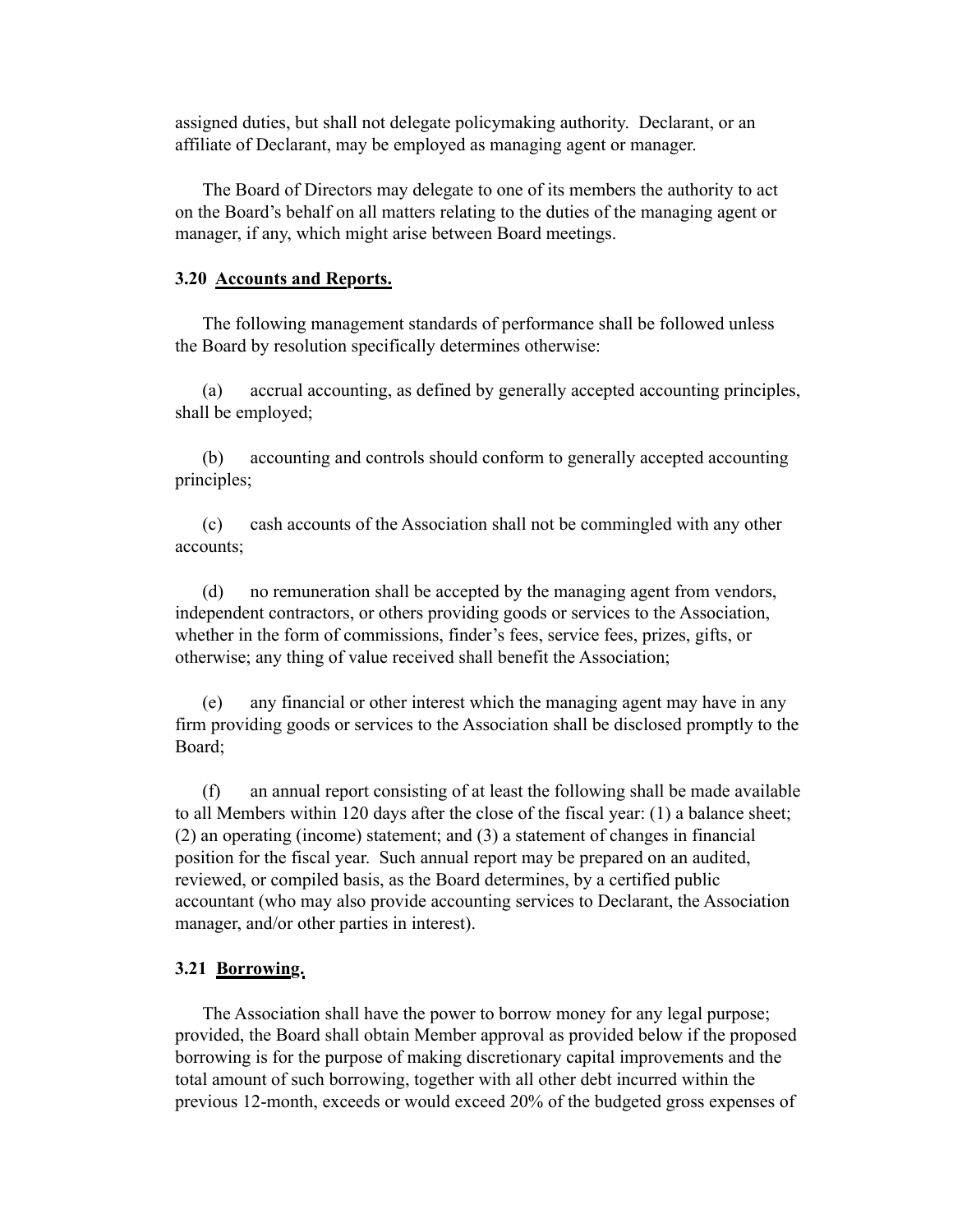the Association for that fiscal year. Any borrowing the Board adopts shall become effective 30 days after it sends notice of such borrowing to the Members, unless a majority of the Class "A" Members and Class "C" Members or the Class "B" Member if any, disapprove of the borrowing at a meeting called for that purpose. The Association shall have no obligation to call a meeting for the purpose of considering the borrowing except on petition of at least one Class "A" Member or one Class "C" Member. In the event of any such petition the borrowing shall not become effective unless and until the Members hold a meeting and approve such borrowing.

### **3.22 Right to Contract.**

The Association shall have the right to contract with any Person for the performance of various duties and functions. This right shall include, without limitation, the right to enter into common management, operational, or other agreements with trusts, condominiums, cooperatives, or other owners or residents associations, within and outside the Town Center Land; provided, any common management agreement shall require the consent of a majority of the total number of directors of the Association.

### **3.23 Enforcement.**

In addition to such other rights as are specifically granted under the Declaration, the Board shall have the power to impose reasonable monetary fines that shall constitute a lien upon the Unit of the violator, and to suspend an Owner's right to vote for violation of any duty imposed under the Governing Documents. In addition, the Board may suspend any services provided by the Association to an Owner or the Owner's Unit if the Owner is more than 30 days delinquent in paying any assessment or other charges owed to the Association. In the event that any occupant, tenant, employee, guest, or invitee of a Unit violates the Governing Documents and a fine is imposed, the fine shall be assessed against the occupant; provided, if the fine is not paid by the occupant within the time period set by the Board, the fine shall be assessed against the Unit and the Owner thereof upon notice from the Association. The Board's failure to enforce any provision of the Governing Documents shall not be deemed a waiver of the Board's right to do so thereafter.

(a) Notice. Prior to imposition of any sanction hereunder or under the Declaration, the Board or its delegate shall serve the alleged violator with written notice describing (i) the nature of the alleged violation, (ii) the proposed sanction to be imposed, (iii) a period of not less than 10 days within which the alleged violator may present a written request for a hearing to the Board; and (iv) a statement that the proposed sanction shall be imposed as contained in the notice unless a challenge is begun within 10 days of the notice. If a timely challenge is not made, the sanction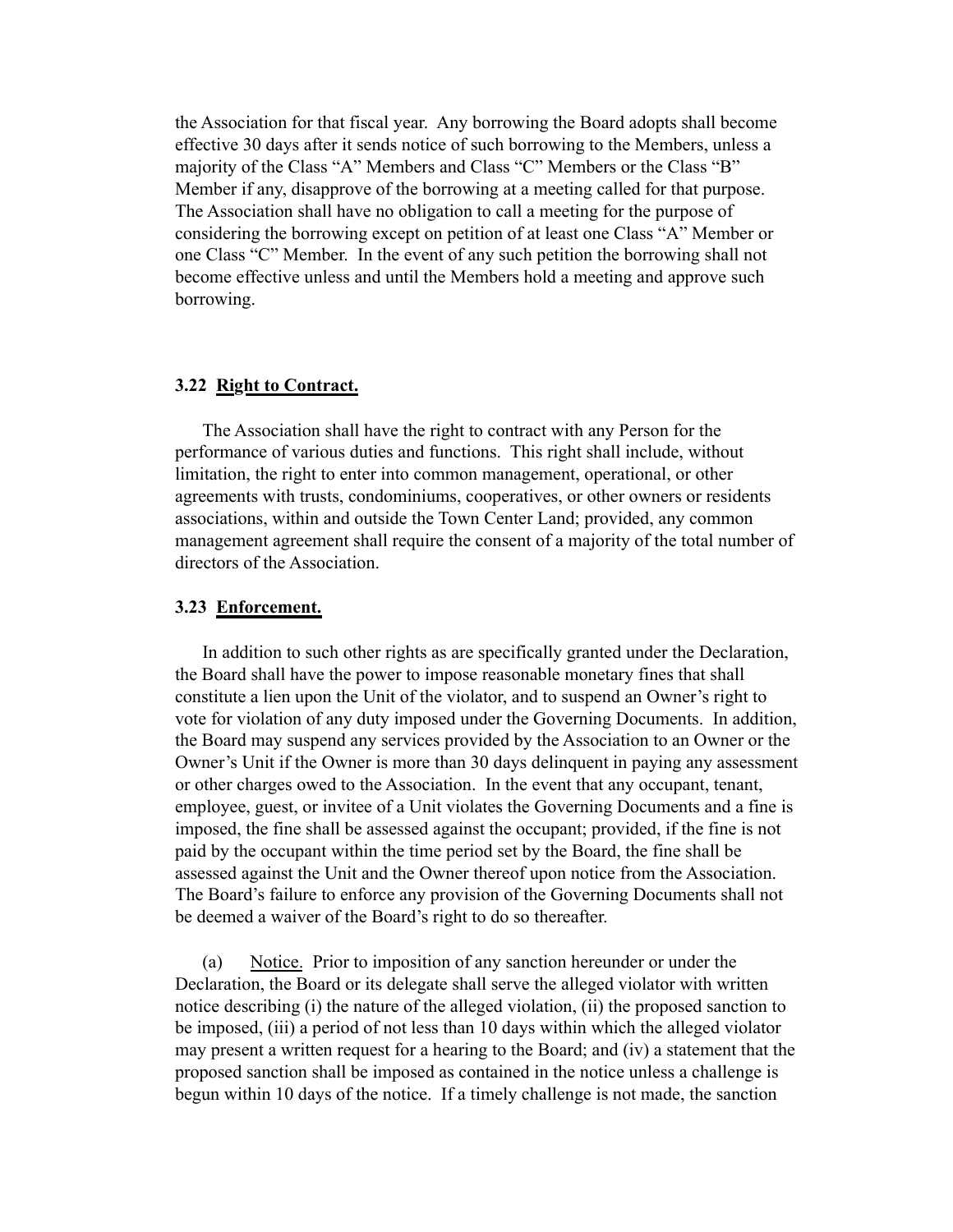stated in the notice shall be imposed; provided, the Board shall suspend any proposed sanction if the violation is cured within the 10-day period. Such suspension shall not constitute a waiver of the right to sanction future violations of the same or other provisions and rules by any Person.

(b) Hearing. If a hearing is requested within the allotted 10 day period, the hearing shall be held before the Board in executive session. The alleged violator shall be afforded a reasonable opportunity to be heard. Prior to the effectiveness of any sanction hereunder, proof of proper notice shall be placed in the minutes of the meeting. Such proof shall be deemed adequate if a copy of the notice, together with a statement of the date and manner of delivery, is entered by the officer, director, or agent who delivered such notice. The notice requirement shall be deemed satisfied if the alleged violator or its representative appears at the meeting. The minutes of the meeting shall contain a written statement of the results of the hearing and the sanction, if any, imposed.

(c) Additional Enforcement Rights. Notwithstanding anything to the contrary in this Article, the Board may elect to enforce any provision of the Governing Documents by self-help (specifically including, but not limited to, the towing of vehicles that are in violation of parking rules) or, following compliance with the dispute resolution procedures set forth in the Declaration, if applicable, by suit at law or in equity to enjoin any violation or to recover monetary damages or both, without the necessity of compliance with the procedure set forth above. In any such action, to the maximum extent permissible, the Owner or occupant responsible for the violation of which abatement is sought shall pay all costs, including reasonable attorney's fees actually incurred. Any entry onto a Unit for purposes of exercising this power of self-help shall not be deemed as trespass.

## **Article IV Officers**

# **4.1 Officers.**

The officers of the Association shall be a President, Vice President, Secretary, and Treasurer. The President and Secretary shall be elected from among the members of the Board; other officers may, but need not be members of the Board. The Board may appoint such other officers, including one or more Assistant Secretaries and one or more Assistant Treasurers, as it shall deem desirable; such officers will have such authority and perform such duties as the Board prescribes. Any two or more offices may be held by the same person, except the offices of President and Secretary.

## **4.2 Election and Term of Office.**

The Board shall elect the initial officers of the Association at the first Board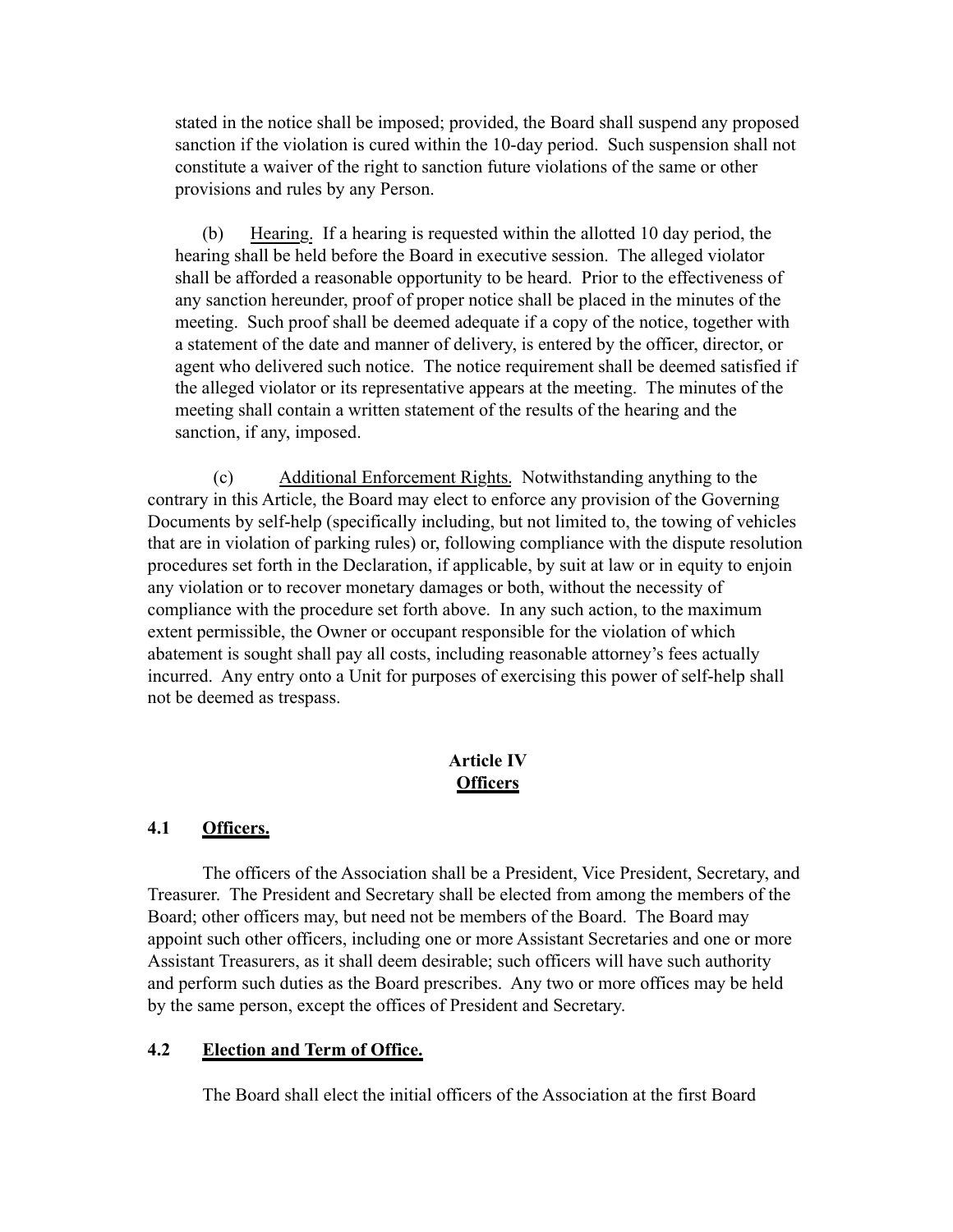meeting following the organizational meeting of the incorporator and shall elect successor officers at the first Board meeting following each annual meeting of the Members, to serve until their successors are elected.

# **4.3 Removal and Vacancies.**

The Board may remove any officer whenever in its judgment the Association's best interests will be served, and may fill any vacancy in any office arising because of death, resignation, removal, or otherwise, for the unexpired portion of the term.

# **4.4 Powers and Duties.**

The Association's officers shall each have such powers and duties as generally pertain to their respective offices, as well as such power and duties as may specifically be conferred or imposed by the Board of Directors. The President shall be the Association's chief executive officer. The Treasurer shall have primary responsibility for the preparation of the budget as provided for in the Declaration and may delegate all or part of the preparation and notification duties to a finance committee, management agent, or both.

# **4.5 Resignation.**

Any officer may resign at any time by giving written notice to the Board of Directors, the President, or the Secretary. Such resignation shall take effect on the date of the receipt of such notice or at any later time specified therein, and unless otherwise specified therein, the acceptance of such resignation shall not be necessary to make it effective.

# **4.6 Agreements, Contracts, Deeds, Leases, and Checks.**

All agreements, contracts, deeds, leases, checks, and other instruments of the Association shall be executed by at least two officers or by such other person or persons as may be designated by Board resolution.

# **4.7 Compensation.**

Compensation of officers shall be subject to the same limitations as compensation of directors under Section 3.12.

# **Article V Committees**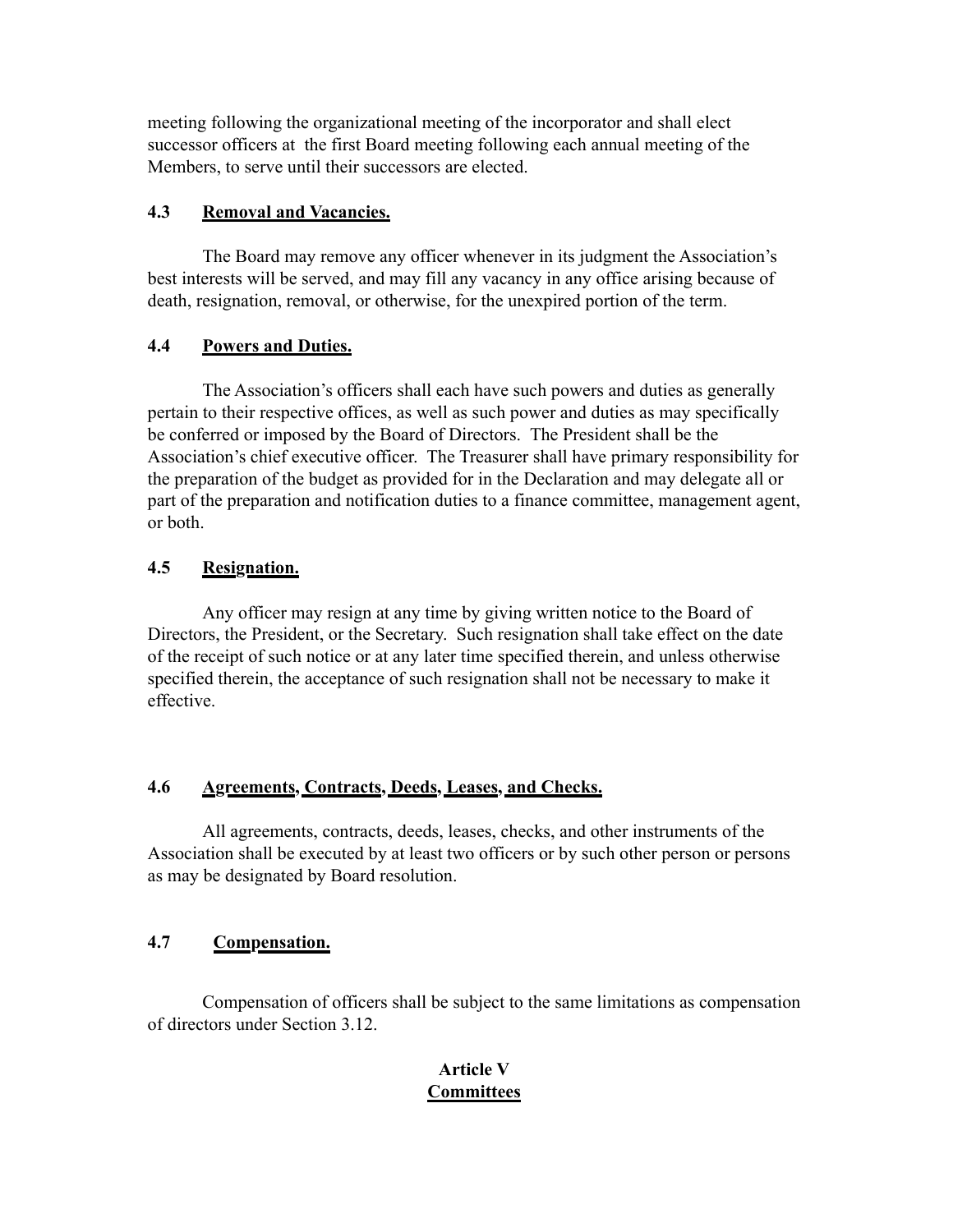# **5.1 General.**

The Board may appoint such committees as it deems appropriate to perform such tasks and to serve for such periods as the Board may designate by resolution. Each committee shall operate in accordance with the terms and such resolution.

# **Article VI Miscellaneous**

# **6.1 Fiscal Year.**

The Association's fiscal year shall be the calendar year unless the Board establishes a different fiscal year by resolution.

# **6.2 Parliamentary Rules**.

Except as may be modified by Board resolution, *Robert's Rules of Order* (current edition) shall govern the conduct of Association proceedings when not in conflict with Georgia law or the Governing Documents.

# **6.3 Conflicts.**

If there are conflicts among the provisions of Georgia law, the Articles of Incorporation, the Declaration, and these By-Laws, then the provisions of Georgia law, the Declaration, the Articles of Incorporation, and the By-Laws (in that order) shall prevail.

# **6.4 Books and Records.**

(a) Inspection by Members and Mortgagees. The Board shall make available for inspection and copying by an holder, insurer, or guarantor's of a first Mortgage on a Unit, any Member, or the duly appointed representative of any of the foregoing at any reasonable time and for a purpose reasonably related to his or her interest in a Unit: the Declaration, By-Laws, and Articles of Incorporation, any amendments to the foregoing, the Use Restrictions and Rules, the membership register, books of account, and the minutes of meetings of the Members, the Board, and committees. The Board shall provide for such inspection to take place at the Association office or at such other place within the Town Center Land as the Board shall designate.

(b) Rules for Inspection.The Board shall establish reasonable rules with respect to:

(i) notice to be given to the custodian of the records;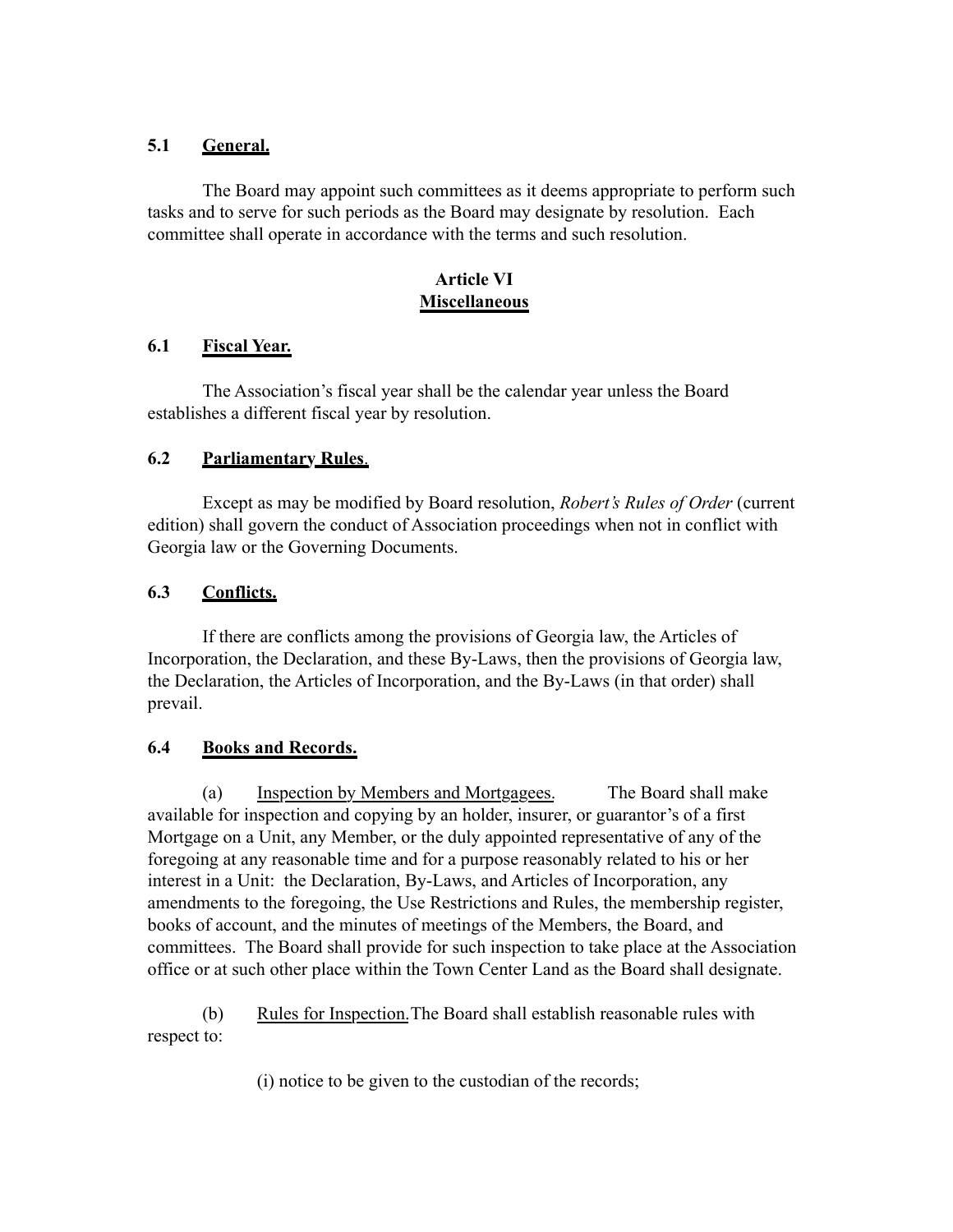(ii) hours and days of the week when such an inspection may be made; and

(iii) payment of the cost of reproducing copies of documents requested.

(c) Inspection by Directors. Every director shall have the absolute right at any reasonable time to inspect all books, records, and documents of the Association and the physical properties owned or controlled by the Association. The right of inspection by a director includes the right to make a copy of relevant documents at the Association's expense.

# **6.5 Notices.**

Except as otherwise provided in the Declaration or these By-Laws, all notices, demands, bills, statements, and other communications under the Declaration or these By-Laws shall be in writing and shall be deemed to have been duly given if delivered personally or when sent by United States mail, first class postage prepaid:

(a) if to a Member, at the address which the Member has designated in writing and filed with the Secretary or, if no such address has been designated, at the address of the Unit of such Member; or

(b) if to the Association, the Board of Directors, or the managing agent, at the principle office of the Association or the managing agent, or at such other address as shall be designated by notice in writing to the Members pursuant to this Section.

## **6.6 Amendment.**

(a) By Class "B" Member. The Class "B" Member may amend these By-Laws without the consent of any Class "A" Members and Class "C" Members if (1) such amendment is specifically required to enable any governmental or institutional lender, purchaser, guarantor, or insurer of mortgage loans to make, purchase, insure or guarantee mortgage loans on the Units or (2) the Class "B" Member determines in its sole and absolute discretion that the amendment is necessary or convenient for the good of Old Town Center; provided, any such amendment shall not adversely affect the title to any Unit unless the Owner shall consent thereto in writing.

(b) By Members. Except as provided above, these By-Laws may be amended only by the affirmative vote or written consent, or any combination thereof, of Members representing at least 75% of the total Class "A" votes and Class "C" votes in the Association, and the consent of the Class "B" Member, if any. Notwithstanding the above, the percentage of votes necessary to amend a specific clause shall not be less than the prescribed percentage of affirmative votes required for action to be taken under that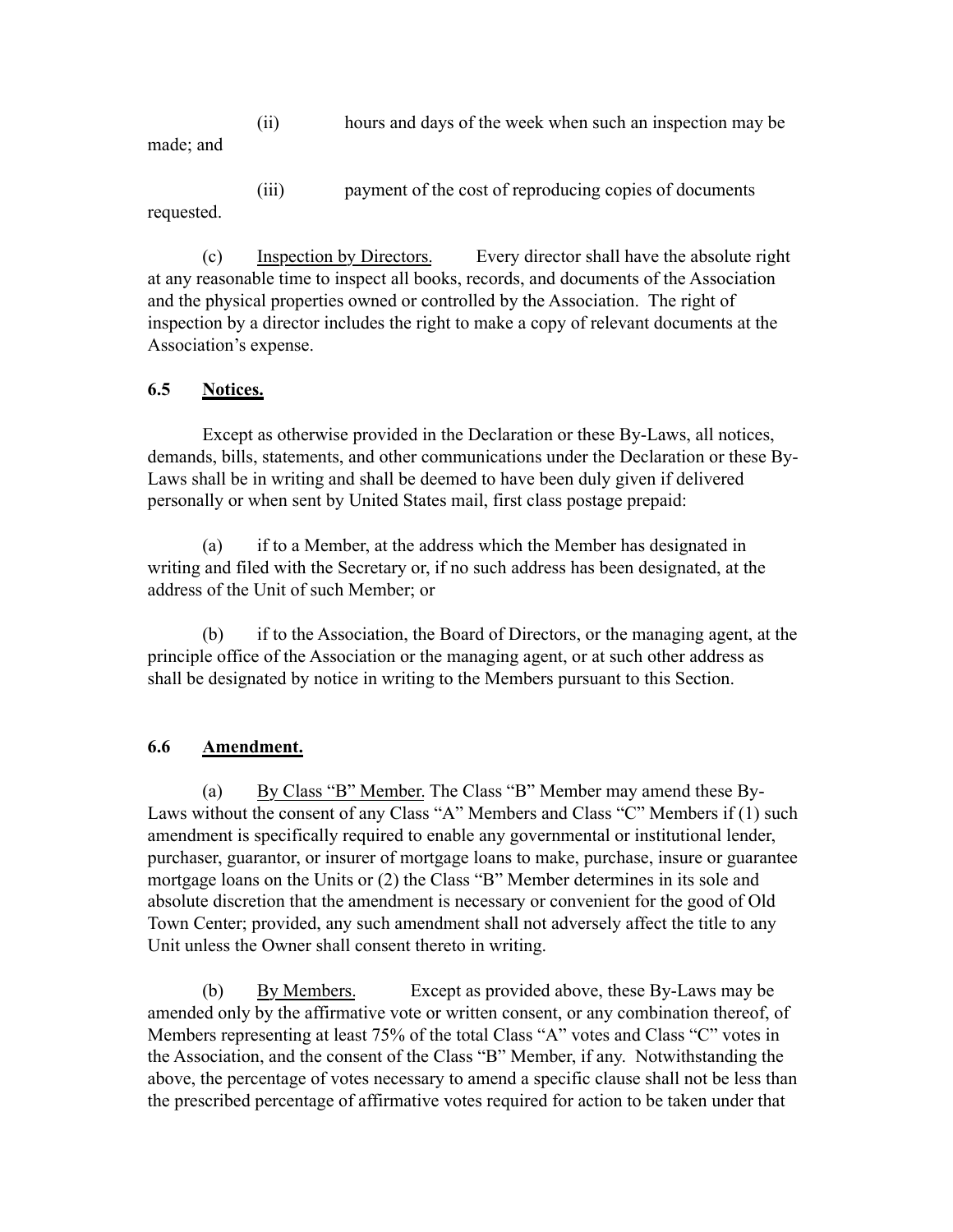clause.

(c) Validity and Effective Date of Amendments. Amendments to these By-Laws shall become effective upon Recordation, unless a later effective date is specified therein. Any procedural challenge to an amendment must be made within six months of its recordation or such amendment shall be presumed to have been validly adopted. In no event shall a change of conditions or circumstances operate to amend any provisions of these By-Laws.

No amendment may remove, revoke, or modify any right or privilege of Declarant or the Class "B" Member without the written consent of the Class "B" Member if any, or the assignee of such right or privilege.

If a Member consents to any amendment to the Declaration or these By-Laws, it will be conclusively presumed that such Member has the authority so to consent and no contrary provision in any Mortgage or contract between the Member and a third party will affect the validity of such amendment.

# **6.7 Liability of Directors and Officers.**

No director or officer will have any liability to the Association or Members for monetary damages for any action taken, or any failure to take any action, as a director or officer, except liability:

(A) For any appropriation, in violation of his or her duties, of any business opportunity of the Association;

(B) For acts or omissions which involve intentional misconduct or a knowing violation of law;

(C) For the types of liability set forth in [OCGA Sections 14-3-860](http://web2.westlaw.com/find/default.wl?mt=Westlaw&db=1000468&docname=GAST14-3-860&rp=%2Ffind%2Fdefault.wl&findtype=L&ordoc=10843082&tc=-1&vr=2.0&fn=_top&sv=Split&tf=-1&pbc=5FC9F2CD&rs=WLW13.10) through [14-3-864](http://web2.westlaw.com/find/default.wl?mt=Westlaw&db=1000468&docname=GAST14-3-864&rp=%2Ffind%2Fdefault.wl&findtype=L&ordoc=10843082&tc=-1&vr=2.0&fn=_top&sv=Split&tf=-1&pbc=5FC9F2CD&rs=WLW13.10); or

(D) For any transaction from which the director received an improper personal benefit.

# **6.8 Indemnification of Directors and Officers.**

(a) General. Except as otherwise provided in this section, the Association will indemnify an individual who is a party to a proceeding because the individual is or was a director or officer against liability incurred in the proceeding if:

(1) He or she conducted himself or herself in good faith; and

(2) He or she reasonably believed:

(A) In the case of conduct in his or her official capacity, that his or her conduct was in the best interests of the Association;

(B) In all other cases, that his or her conduct was at least not opposed to the best interests of the Association; and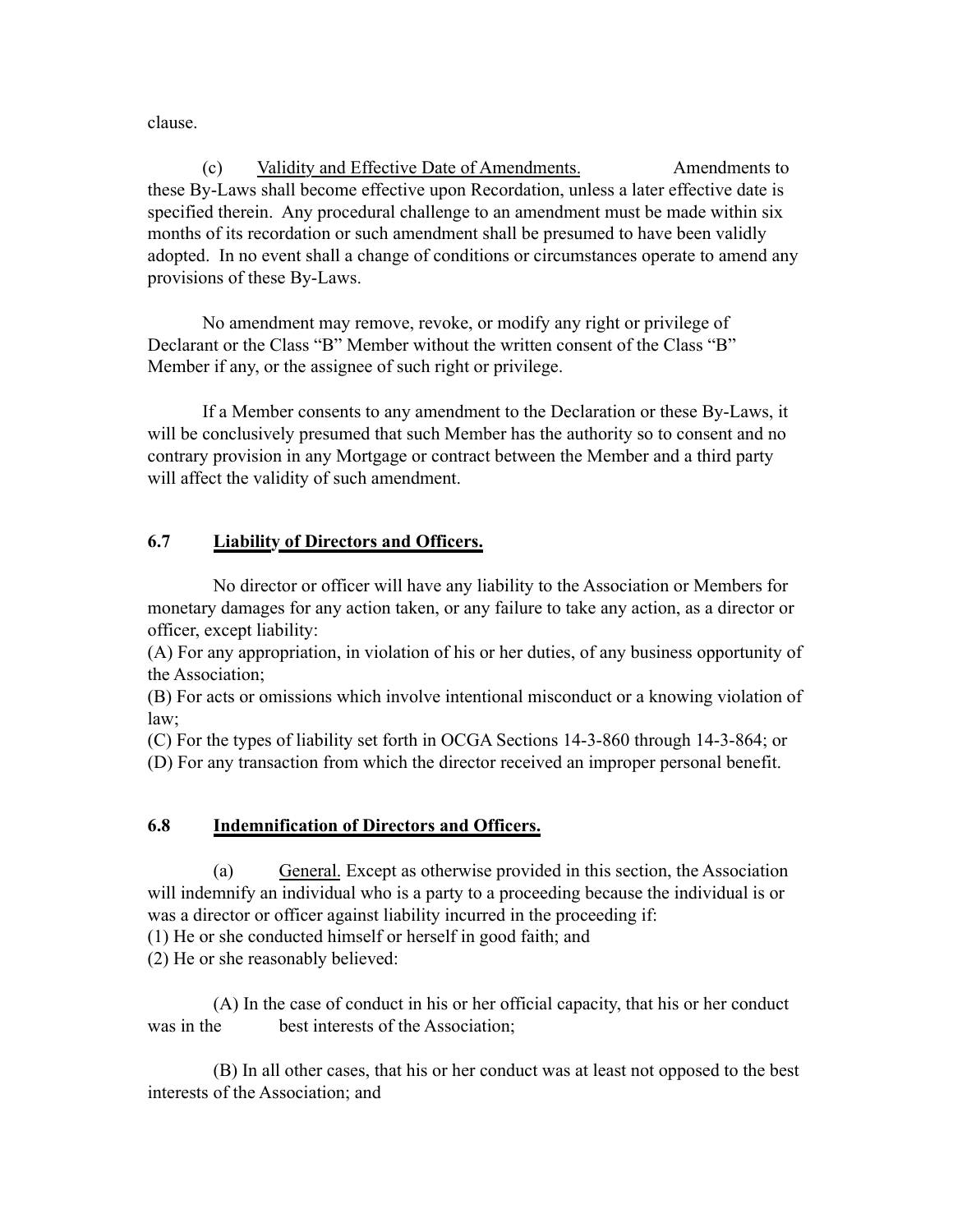(C) In the case of any criminal proceeding, he or she had no reasonable cause to believe his or her conduct was unlawful.

The termination of a proceeding by judgment, order, settlement, or conviction or upon a plea of nolo contendere or its equivalent is not, of itself, determinative that the director did not meet the standard of conduct described in this section.

(b) Limitation. The Association will not indemnify a director or officer:

(1) In connection with a proceeding by or in the right of the Association, except for reasonable expenses incurred in connection with the proceeding if it is determined that the director has met the relevant standard of conduct under OCGA Section 14-3-851; or

(2) In connection with any other proceeding with respect to conduct for which the director or officer was adjudged liable on the basis that personal benefit was improperly received by the director, whether or not involving action in the director's official capacity.

(c) Certain Expenses. The Association shall indemnify a director or officer who was successful, on the merits or otherwise, in the defense of any proceeding to which the director or officer was a party because the director or officer was a director or officer of the Association against reasonable expenses incurred by the director or officer in connection with the proceeding.

(d) Reimbursement. The Association will, before final disposition of a proceeding, advance funds to pay for or reimburse the reasonable expenses incurred by a director or officer who is a party to a proceeding because the director or officer is a director or officer if the director or officer delivers to the Association:

(1) A written affirmation of the director's or officer's good faith belief that the director or officer has met the relevant standard of conduct described in [OCGA Section 14-3-851](http://www.westlaw.com/Find/Default.wl?rs=dfa1.0&vr=2.0&DB=1000468&DocName=GAST14-3-851&FindType=L) or that the proceeding involves conduct for which liability has been eliminated under a provision of the articles of incorporation as authorized by paragraph (4) of subsection (b) of [OCGA Section 14-3-202;](http://www.westlaw.com/Find/Default.wl?rs=dfa1.0&vr=2.0&DB=1000468&DocName=GAST14-3-202&FindType=L) and

(2) The director's or officer written undertaking to repay any funds advanced if it is ultimately determined that the director or officer is not entitled to indemnification under this part. The undertaking must be an unlimited general obligation of the director or officer but need not be secured and may be accepted without reference to the financial ability of the director to make repayment.

(e) Authorization to Indemnify. Authorizations for indemnification shall be made by the board of directors: